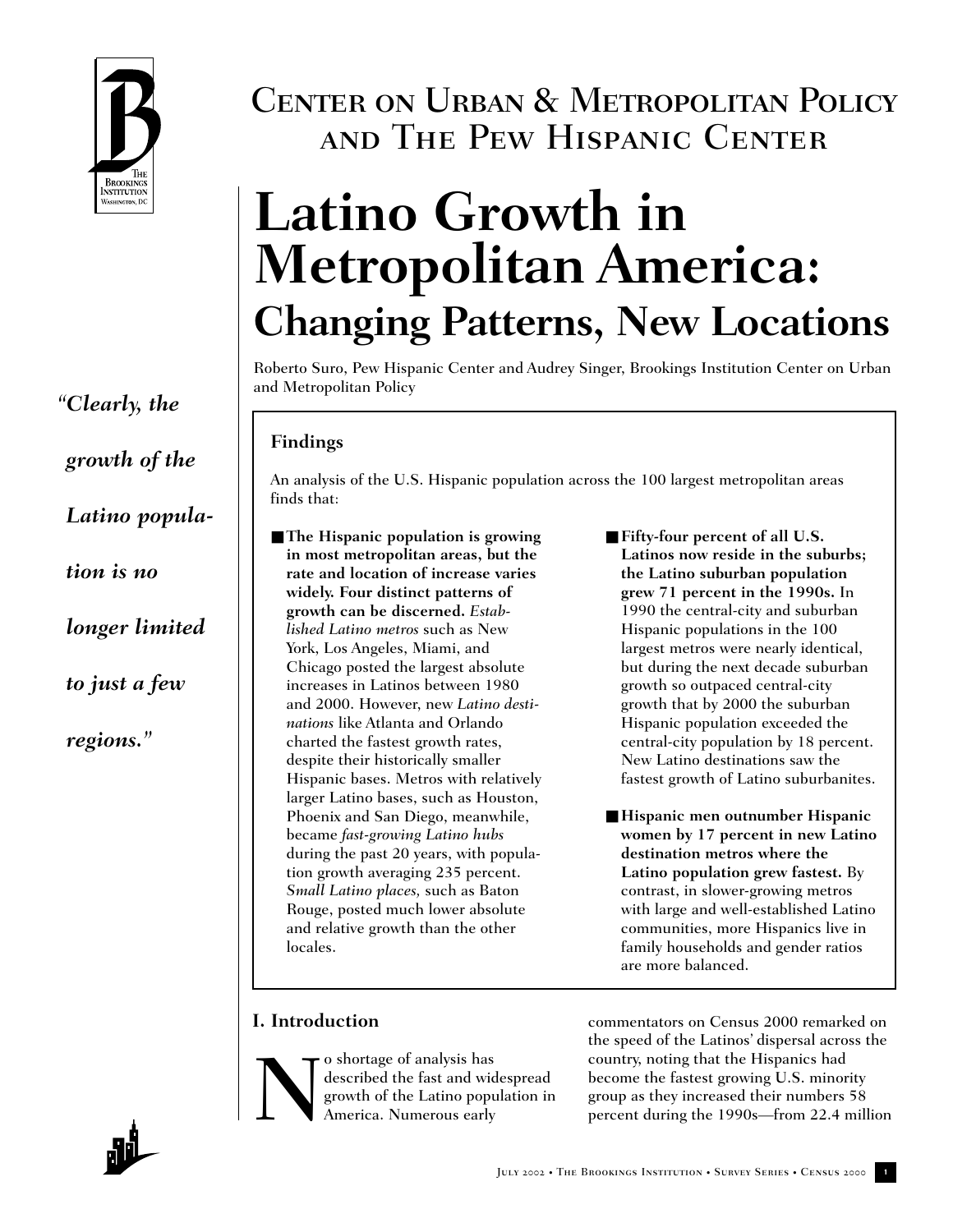

to 35.3 million during the decade.<sup>1</sup> At the same time, analysts observed that Hispanic Americans had quickly become, at 12.5 percent of the population in 2000, the largest ethnic/race group in the country, barely edging out African Americans at 12.3 percent.

Recent research on metropolitan areas has sharpened the picture somewhat, adding detail to the story of the Hispanics' rise. An earlier Brookings Institution study showed that growth in the Hispanic population in the 100 largest U.S. cities was swift and substantial in the 1990s, and that onefifth of those cities' populations would have declined in the decade were it not for an influx of Latinos (Berube 2001). And another study of the nation's suburbs identified growing racial and ethnic diversity in suburban areas (Frey 2001). In particular, the suburbs of very diverse metropolitan areas saw substantial growth in their Latino population in the 1990s.

Still, important questions remain about how Latinos redistributed across and within metropolitan areas in the 1980s and 1990s. To be sure, the Hispanic population grew quickly in most of the nation's metropolitan areas between the 1980 Census and the 2000 count. In 2000, 69 percent of the U.S. population lived in the 100 largest metropolitan areas, whereas the share of the Latino population in the same metros was 78 percent. But even so, the magnitude and distribution of Hispanic population growth in the 100 largest U.S. metropolitan areas varied widely both in absolute numbers and in key characteristics.

For example, the growth of the Hispanic population averaged 145 percent in the largest 100 metros between 1980 and 2000, but that average obscures a huge range of growth rates. The rate was 8 percent for Honolulu, HI; 105 percent for Los Angeles; and 1,180 percent for Raleigh, NC. In addition, more than a quarter of the Latinos in the top 100 metro areas—some 9 million Hispanics—continued to reside in the

great magnets of Los Angeles, New York, Chicago, and Miami in 2000. However, the booming economy of the 1990s coupled with recent industrial restructuring in both urban and rural areas redrew the map of Latino America during the decade (see Kandel and Parrado, 2002 for an analysis of nonmetropolitan Latino growth patterns). In many instances, such developments attracted Latino workers to places where there had been little previous in-migration.

This paper explores several geographic and temporal variations of Hispanic growth. First, we propose a typology that distinguishes among several different metropolitan growth patterns based on Census data covering 1980 to 2000. Then, we supplement this categorization by isolating and identifying two key Latino-growth sub-trends in metropolitan areas during the 1990s—a period when the national Hispanic population more than doubled.

The findings that result show clearly that the Latino population is rapidly evolving and that its demographic impact on the nation is changing quickly. Significant concentrations of Hispanics are no longer confined to a few regions such as Southern California or the Southwest, or only to a few cities like New York and Miami. Instead, in the coming years Hispanic population growth will most impact communities that had relatively few Latinos a decade ago.

In fact, looking back at Hispanic demographic trends over the past twenty years reveals that Latinos have spread out faster than any previous immigrant or internal migration wave, such as that of the African-Americans who migrated out of the deep South in the middle of the century.

The Latino population has, for example, grown in heartland cities beyond the immigrant gateways in much less time than it took for the European immigrants who arrived at the beginning of the 20th century. Similarly, trends evident now could

have a significant impact on cities like Atlanta or Washington, D.C. that had a sparse Hispanic presence only a couple of decades ago. What is more, change will occur even in the traditional settlement areas like Los Angeles and New York where growth will likely continue, albeit at a slower rate. There, the Latinos have already begun to become a pervasive presence on the suburban fringes of the big cities.

In short, the report that follows identifies the distinguishing characteristics of several distinct variations on the theme of Latino growth. Clearly, the growth of the Latino population is no longer limited to just a few regions.

## **II. Methodology**

This study revolves around a<br>
categorization of Hispanic<br>
population growth rates—<br>
derived from U.S. Census<br>
data<sup>2</sup>—as they were observed across a categorization of Hispanic population growth rates derived from U.S. Census series of standard geographical locales consisting of the nation's 100 largest metropolitan areas as of 2000.

*Definition of Hispanic or Latino* The terms "Hispanic" and "Latino" are used interchangeably in this paper and reflect both popular use of the terms and the new Office of Management and Budget (OMB) terminology standards in effect for Census 2000. While most Latinos in the United States share a common linguistic heritage— Spanish—the Hispanic population includes a diversity of birthplace, national origin, legal status, socioeconomic class, and settlement histories. Census 2000 asked separate questions on race and Hispanic or Latino ethnicity. Persons were asked to identify whether they were of "Spanish/ Hispanic/Latino" origin. This question was independent of the race question which asked people to identify whether they were white, black, Asian, American Indian, Native Hawaiian or "some other race," and persons could mark as many categories as they identified. Therefore, persons of Hispanic or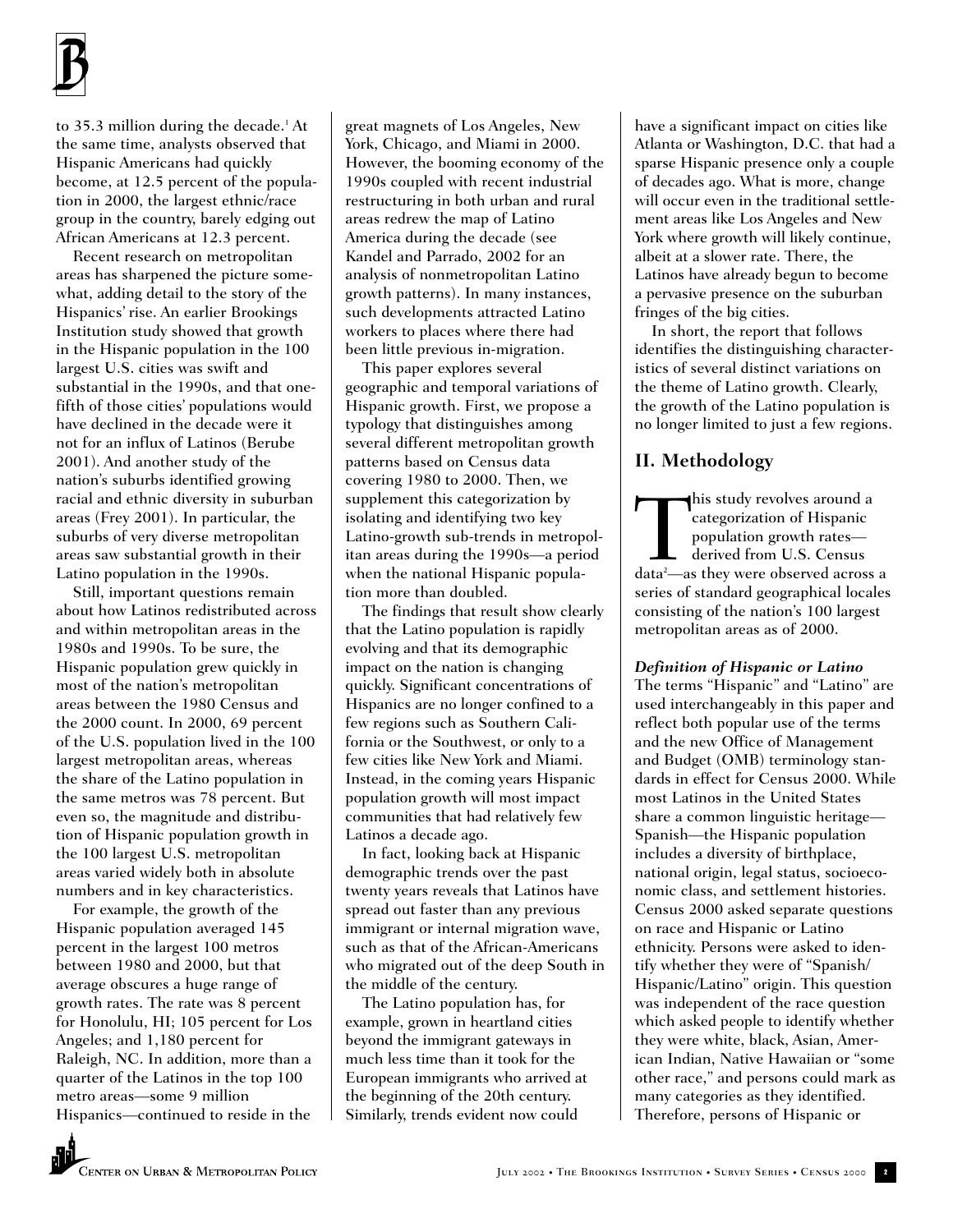Latino origins may be of any race. This analysis includes Latinos who were born abroad as well as those born in the United States.<sup>3</sup>

#### *Metropolitan Area Definitions*

This study analyzes change in the Hispanic population during the 1980s and 1990s among the largest 100 metropolitan areas. The metropolitan areas analyzed are those defined by OMB as Metropolitan Statistical Areas (MSAs) and Primary Metropolitan Statistical Areas (PMSAs). The 2000 metropolitan area definition was applied consistently to data from each decade.

#### *Definitions of Central City and Suburbs*

Central cities are defined in this study, largely in accordance with OMB standards, as the largest city in the metropolitan area in combination with any other city of over 100,000 (in 2000) that is part of the official MSA name.4 The suburbs are the portion of the metropolitan area that is located outside the central city or cities.

#### *Four Categories of Metropolitan Areas*

Finally, for the purpose of this analysis we have classified the metropolitan

areas into four categories according to whether their Hispanic base population exceeded or lagged the 8-percent national average in 1980 and whether their Latino population growth exceeded or lagged the 145-percent average growth between 1980 and 2000 for the 100 metros. Table 1 employs this typology to categorize the nation's metropolitan areas as distinct types of Latino-growth settings.

At several points the paper also distinguishes areas that saw extraordinarily rapid growth, or "hypergrowth," defined here as growth more than twice the national average rate for metropolitan areas, or more than 300 percent in the 20-year period.

A final note: We use 1980 to 200 data to construct our typology; however, we use 1980–2000 data to construct our typology, however, the rest of the analysis examines primarily 1990 and 2000 data only.

# **III. Findings**

*A. The Hispanic population is growing in most metropolitan areas, but the rate and location of that growth varies widely. Four distinct patterns of Latino growth can be discerned.*  The Latino population grew quickly in the nation's metropolitan areas between 1980 and 2000, yet not all places grew in the same way. To the contrary: Wide variations in the rate and location of Latino growth are generating highly distinct local experiences in different types of metropolitan areas.

Four types of metropolitan settings for Latino growth can be discerned (see Appendix A for a full list of the 100 metros, grouped by type and rate of population increase).

#### **ESTABLISHED LATINO METROS (Large Base/Slow Growth): 16 metros**

Sixteen major metros constitute a kind of Hispanic heartland in America. This category of metro contains all the major contemporary immigrant gateways such as New York, Los Angeles, Miami, and Chicago as well as a variety of western, southwestern and border metros with large, longstanding Latino communities (see Table 2 for the 10 metros with the largest Hispanic populations in 2000).

Half of the U.S. Latino population across the 100 largest metros lived in these 16 established Latino metropolises in 2000 (see Figure 1 for a distribution of the population across metros). In absolute numbers, these

#### **Table 1. Latino Population and Share of Overall Population Growth for Four Metropolitan Area Types, 1980–2000 100 Largest Metropolitan Areas**

|                                   |             | 1980       |        |             | 1990       |        |             | 2000       |        |       | % Change in Latino<br>Population |       | Latinos as<br>a percent |
|-----------------------------------|-------------|------------|--------|-------------|------------|--------|-------------|------------|--------|-------|----------------------------------|-------|-------------------------|
| Metropolitan                      |             |            | %      |             |            | %      |             |            | %      | 1980- | 1990-                            | 1980- | of overall              |
| Area Type                         | Total       | Latino     | Latino | Total       | Latino     | Latino | Total       | Latino     | Latino | 90    | 00                               | 00    | growth                  |
| Established                       |             |            |        |             |            |        |             |            |        |       |                                  |       |                         |
| <b>Latino Metros</b>              | 35,161,592  | 7,180,206  | 20%    | 39,098,721  | 10,286,158 | 26%    | 43,957,950  | 14.119.006 | 32%    | 43%   | 37%                              | 97%   | 79%                     |
| New Latino<br><b>Destinations</b> | 54,800,178  | 1.309.221  | 2%     | 62,620,505  | 2,333,640  | 4%     | 73,078,851  | 5,282,035  | 7%     | 78%   | 126%                             | 303%  | 22%                     |
| Fast-Growing<br>Latino Hubs       | 14,418,567  | 2,033,540  | 14%    | 19,395,646  | 3.801.089  | 20%    | 24,485,665  | 6.818.961  | 28%    | 87%   | 79%                              | 235%  | 48%                     |
| <b>Small Latino</b><br>Places     | 30,666,478  | 666,145    | 2%     | 30,719,535  | 811,802    | 3%     | 31,946,791  | 1,203,339  | 4%     | 22%   | 48%                              | 81%   | 42%                     |
| Total                             | 135,046,815 | 11,189,112 | 8%     | 151,834,407 | 17.232.689 | 11%    | 173,469,257 | 27,423,341 | 16%    | 54%   | 59%                              | 145%  | 42%                     |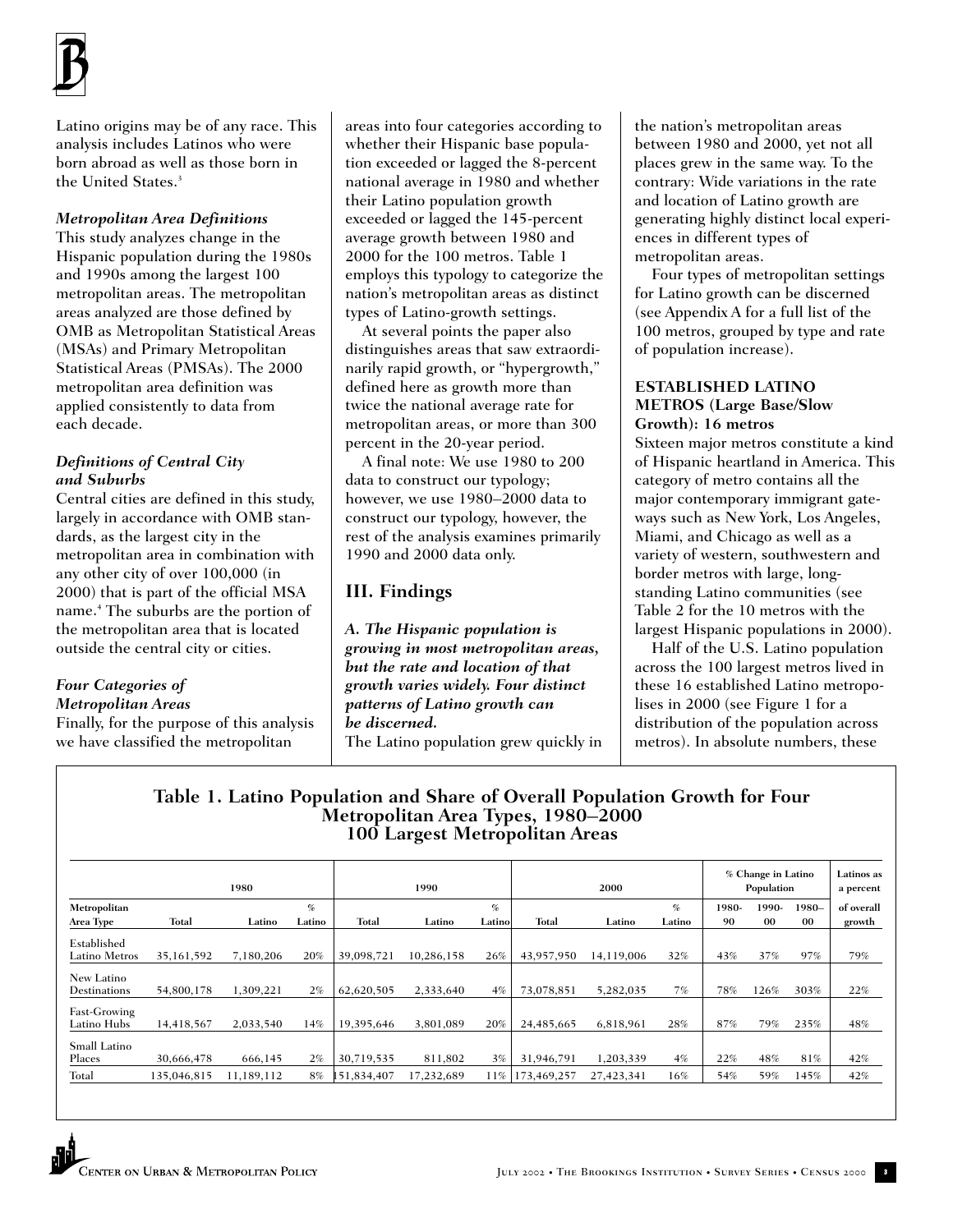|                         | <b>Number of Latinos</b> | <b>Percent of Total Population</b> | Latino Growth, 1980-2000 |
|-------------------------|--------------------------|------------------------------------|--------------------------|
| Los Angeles             | 4,242,213                | 45%                                | 105%                     |
| New York                | 2,339,836                | 25%                                | 60%                      |
| Chicago                 | 1,416,584                | 17%                                | 143%                     |
| Miami                   | 1,291,737                | 57%                                | 123%                     |
| Houston                 | 1,248,586                | 30%                                | 211%                     |
| Riverside—San Bernadino | 1,228,962                | 38%                                | 324%                     |
| <b>Orange County</b>    | 875,579                  | 31%                                | 206%                     |
| Phoenix                 | 817,012                  | 25%                                | 261%                     |
| San Antonio             | 816,037                  | 51%                                | 67%                      |
| Dallas                  | 810,499                  | 23%                                | 324%                     |
| <b>Total</b>            | 15,087,045               | 31%                                | 130%                     |

# **Table 2. Ten Metro Areas with The Largest Latino Populations, 2000**

major Latino centers started out with by far the largest stock of Hispanics in 1980 (7.2 million Latinos lived in them then), and experienced by far the greatest numerical growth in numbers, as they added 6.9 million Latinos to their populations by 2000. Moreover, just three cities—Los Angeles, New York and Chicago—dominated this growth. Those three metros accounted for more than half of the growth among established Latino metros as they added 3.9 million additional Latinos. Notably, New York's rate of growth was virtually the same in the 1980s and 1990s, Chicago had greater growth in the 1990s than the 1980s, while Los Angeles' share grew faster in the 1980s than in the 1990s.

The 97 percent rate of Hispanic growth in these metros over 20 years, meanwhile, lagged that in many other metros. But meanwhile, the rate of Latino population growth there was four times greater than the belowaverage 25-percent growth in their overall populations. As a result, the 6.9 million Latinos added in this category between 1980 and 2000 represented 79 percent of the overall population growth in these areas (Table 1). Consequently, the population growth that did occur in these metros owed largely to the Latinos.

These established centers have the highest concentrations of Latinos among all metro types. Hispanics



made up 20 percent of the population in these 16 metros in 1980 but by 2000 the figure had hit 32 percent. Size and Latino concentration, meanwhile, seem to have had an inverse effect on the rate of Hispanic growth. Three of the eight cities where Latinos were 40 percent or more of the population in 2000 experienced markedly slower Hispanic growth in the 1990s than in the 1980s. In Los Angeles, for example, the Hispanic growth rate fell from 60 percent to 28 percent, and in Miami it decreased from 64 percent in the 1980s to 36 percent in the 1990s. These data

suggest that Los Angeles and Miami in particular could be approaching a saturation point where shortages of housing and jobs may put a brake on Hispanic population growth.

#### **NEW LATINO DESTINATIONS (Small Base/Fast Growth): 51 metros**

Just over one-half of the largest 100 metropolitan areas in America posted explosive growth of their initially small Latino communities between 1980 and 2000. This growth of these *new Latino destinations* reflects an astonishing and very rapid entrance of the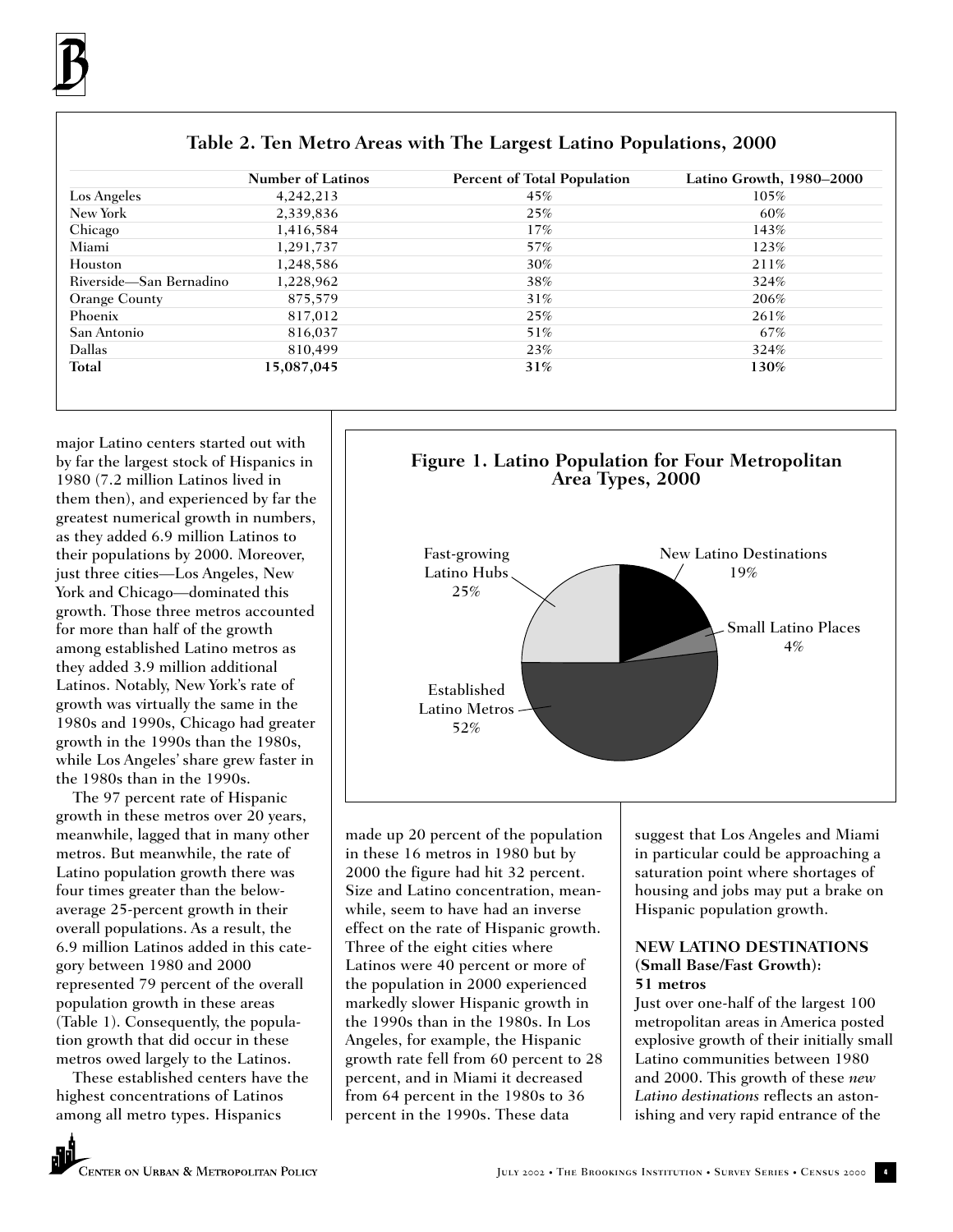

Hispanic population into new settlement areas.

From Wilmington to West Palm Beach, from Little Rock to Las Vegas, the new Latino destinations encompass a diverse collection of metropolitan areas scattered across 35 states in every region of the country. Within these 51 metros the Hispanic population grew at rates ranging from 147 percent (Knoxville) to 1,180 percent (Raleigh-Durham) over the 20 years. In 2000, 19 percent of all Hispanics among those in the largest 100 metros lived in these 51 metros.

The Hispanic growth rates for these metros must be understood in the context of rather modest absolute numbers. Their fast growth began from very small initial populations generally, and so even extraordinary high growth rates usually did not involve large numbers of individuals. Across this category the initial 1980 Latino populations remained quite small. Sarasota, FL, for example, registered an astounding 538 percent increase in its Hispanic population between 1980 and 2000, but it began this period with a mere six thousand Latino residents. Even after 20 years of extraordinary growth Sarasota only had 38,682 Latinos, and that was in a state with a Hispanic population of 2.7 million.

Nevertheless, so much rapid growth spread out across so many metros emerges as a demographic phenomenon of consequence when it is viewed cumulatively. In 1980, 19 of these metros counted fewer than 10,000 Latinos, and only six had more than 50,000. But by 2000 only two remained below the 10,000 mark while 16 had more than 100,000. Add it up and the Latino population of all 51 of these metros in 2000 reaches 5.3 million—or 19 percent of the nation's total Latino population (see Figure 1). And the Latinization of the new destinations is becoming more consequential, even though the total for the entire category pales beside the huge absolute populations of the big

metros with longstanding Latino populations. In fact, the total for these metros is just a bit smaller than the combined Latino populations of Los Angeles and Miami. Fully three-quarters of the Hispanics in these 51 metros (4 million people) were added to the population between 1980 and 2000. That accounts for about a quarter of the total Hispanic population growth measured in all the 100 top metros during that period.

The sheer pace of this mostly very recent growth is also noteworthy. In 1980 Latinos made up 2 percent of the population of these 51 metros but by 2000 they were 7 percent of the population in this category. In all but eleven of these metros the rate of growth for the Hispanic population in the 1990s outstripped that in the 1980s, and in many cases it was substantially greater, at least doubling in 28 metros from one decade to the next. None of the *new Latino destinations* experienced a Hispanic growth rate of less than 42 percent in the 1990's.

Another significant factor: This rapid Latino growth in new destinations usually accompanied rapid increases in the overall population. In these metropolitan areas, Latinos comprised only one factor in broader growth trends across metros that saw a 42-percent total growth over the 20 year period as all but seven registered growth rates in the double digits. In this fashion, the new Hispanic residents in these places accounted for just 22 percent of the increased population. By comparison, in metros with established Latino communities, Hispanics comprised by far the largest, and in some cases the only, factor in population growth, accounting for 79 percent of the overall population increase (see Table 1).

Eighteen of the *new Latino destinations,* finally, warrant discussion as sites of "hypergrowth." In each of these 18 metros, the Hispanic population grew by more than 300 percent or twice the national average—after

1980. Altogether, the combined Hispanic population of all these metros jumped 505 percent between 1980 and 2000 (see Table 3 for the 18 hypergrowth locations and their growth trends).

This collection of metros includes emerging immigrant gateways such as Washington and Atlanta and several of the nation's fastest-growing metros such as Las Vegas and Orlando. Eleven of these metros lie in the Southeast, with three North Carolina cities—Charlotte, Greensboro and Raleigh—epitomizing the "new economy" of the 1990s with rapid development in the finance, business services, and high-tech sectors. As a group, these Latino "hypergrowth" metros grew robustly from 1980 to 2000, posting overall population growth at a combined 54-percent rate over the two decades. All but 5 of the 18 had faster overall growth in the 1990s than the 1980s, moreover. As a result, even the explosive new Latino growth in these cities remained a relatively modest portion of the overall population increase despite its incredible pace. In absolute terms, after all, the "hypergrowth" metros added a relatively modest 2.3 million Latinos between 1980 and 2000 at a time when their overall population increased by 11.2 million. Hispanics, in short, represented just 20 percent of the overall population increase.

But even so, the "hypergrowth" metros epitomized the sudden arrival of Latinos in new destinations. In 13 of these "hypergrowth" metros in 1980 Hispanics represented 3 percent or less of their metro populations or onequarter of a million Latinos, but by 2000 they numbered nearly 1.5 million and represented 6 percent of their collective overall populations. This underscores how, from a barely measurable minority, Latinos grew into a significant segment of the population in many places. Atlanta provides a case in point. There, the 24,550 Latinos counted in 1980 represented just 1 percent of the metro population.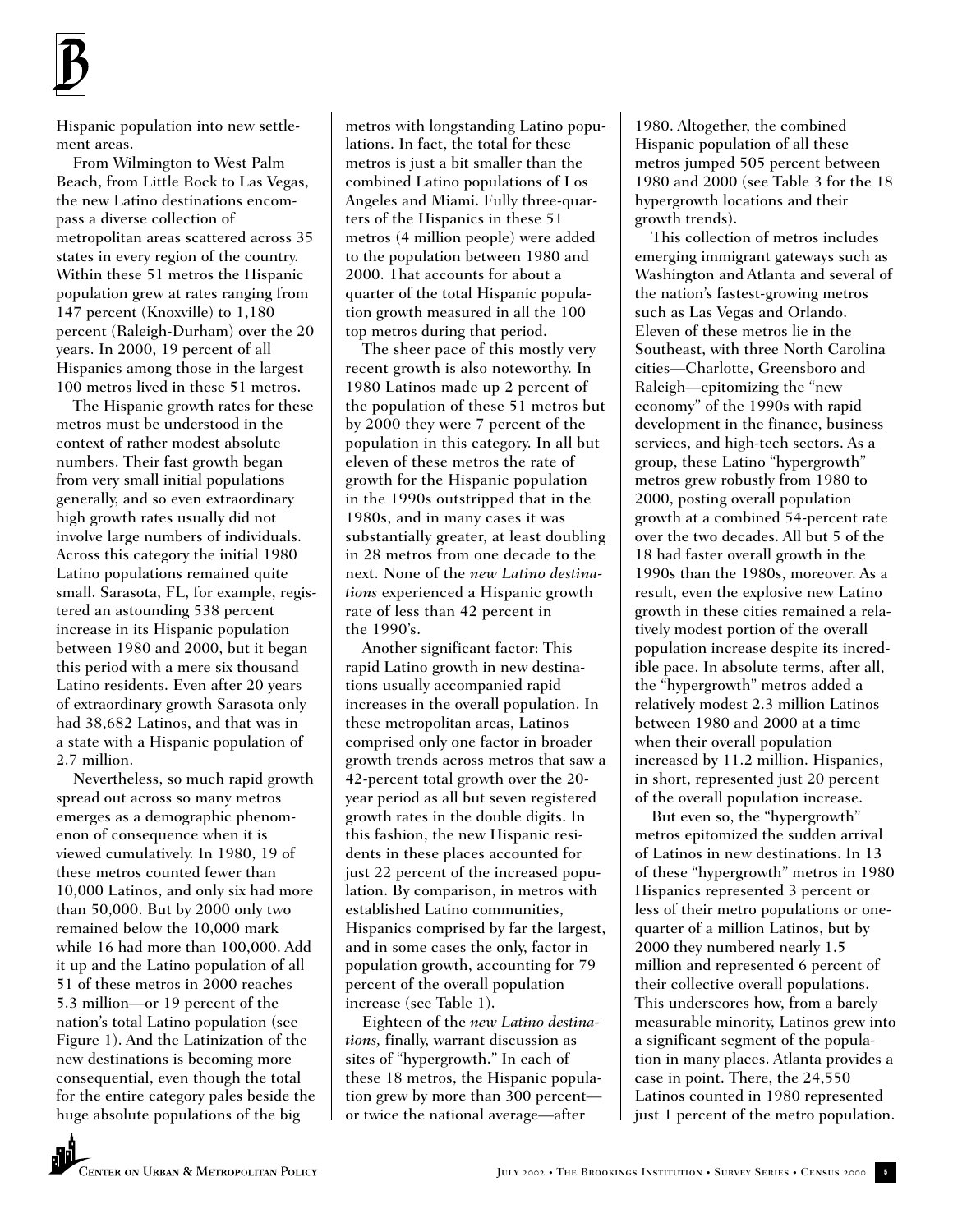|                      | <b>Number of Latinos</b> | <b>Percent of Total Population</b> | Latino Growth, 1980–2000 |
|----------------------|--------------------------|------------------------------------|--------------------------|
| Raleigh              | 72,580                   | 6%                                 | 1180%                    |
| Atlanta              | 268,851                  | 7%                                 | 995%                     |
| Greensboro           | 62,210                   | 5%                                 | 962%                     |
| Charlotte            | 77,092                   | 5%                                 | 932%                     |
| Orlando              | 271,627                  | 17%                                | 859%                     |
| Las Vegas            | 322,038                  | 21%                                | 753%                     |
| Nashville            | 40,139                   | 3%                                 | 630%                     |
| Fort Lauderdale      | 271,652                  | 17%                                | 578%                     |
| Sarasota             | 38,682                   | 7%                                 | 538%                     |
| Portland             | 142,444                  | 7%                                 | 437%                     |
| Greenville           | 26,167                   | $3\%$                              | 397%                     |
| West Palm Beach      | 140,675                  | 12%                                | 397%                     |
| Washington, DC       | 432,003                  | $9\%$                              | 346%                     |
| Indianapolis         | 42,994                   | $3\%$                              | 338%                     |
| Minneapolis-St. Paul | 99,121                   | $3\%$                              | 331%                     |
| Fort Worth           | 309,851                  | 18%                                | 328%                     |
| Providence           | 93,868                   | 8%                                 | 325%                     |
| Tulsa                | 38,570                   | 5%                                 | 303%                     |
| Total                | 2,750,564                | $9\%$                              | 505%                     |

# **Table 3. "Hypergrowth"\* New Latino Destinations, 2000**

*\*Hypergrowth metros had Latino population growth over 300 percent between 1980 and 2000.*

But after 20 years marked by a 995 percent growth rate, Atlanta's Latino population reached 268,851—or 7 percent of the total (see Table 3).

# **FAST-GROWING LATINO HUBS (Large Base/Fast Growth):**

#### **11 metros**

Eleven metros—the *fast-growing Latino hubs*—grew at extraordinary rates from very large base populations, and now supplement the *established Latino metros* as major population centers on the map of Hispanic America.

Latinos made up a sizable 14 percent of the population in these metros in 1980, and over the next 20 years the Hispanic population grew by 235 percent to reach fully 25 percent of the 100 metros' overall population.

With the exception of Phoenix, the metros in this category lie in California or Texas. Two—Orange County and Riverside-San Bernardino—are suburban outliers of Los Angeles, and a third—Vallejo—is an exurb in the San Francisco Bay area. Three others—Bakersfield, Stockton and

Sacramento—lie in central California and reflect that state's growth away from the traditional coastal areas. All of the California metros grew at a faster rate in the 1980s than in the 1990s, while the opposite is true of the Texas and Arizona metros. Dallas and Houston, the two biggest metros in Texas, fit that pattern. So does Austin, one of several metros in this category that experienced exceptional economic growth in the high-tech sector. Dallas and Riverside-San Bernardino—even with their large initial Hispanic populations—met the standard for hypergrowth with increases of 358 percent and 324 percent respectively between 1980 and 2000. By 2000, some 6.8 million Hispanic people lived in one of these metros.

The *fast-growing Latino hubs,* meanwhile, assumed new functions in Hispanic America during the last two decades, by moving beyond the status of secondary way stations. Aside from Houston and San Diego, none of these metropolitan areas have played a longstanding role as a major gateway for Latino immigrants. Bakersfield and Stockton were initially places where agricultural workers settled when they left the fields for the stability of city life. Orange County and Riverside-San Bernardino served as secondary stops for Hispanics who had already passed through Los Angeles. However, the rapid rates of Latino population growth since the 1980s suggest these metros have emerged as immigrant ports of entry even as they retained—and perhaps enlarged—their importance as secondary destinations.

Two other aspects of the growing hubs' emergence are these metros' initially lower Hispanic concentrations (compared to the *established Latino metros*), and their high overall growth rates.

Initially, the fast-growing hubs posted an average total population of 1.3 million and a Latino population share of 14 percent. By contrast, the more established Hispanic metros that grew more slowly over the next 20 years had a larger average total population of 2.2 million and a significantly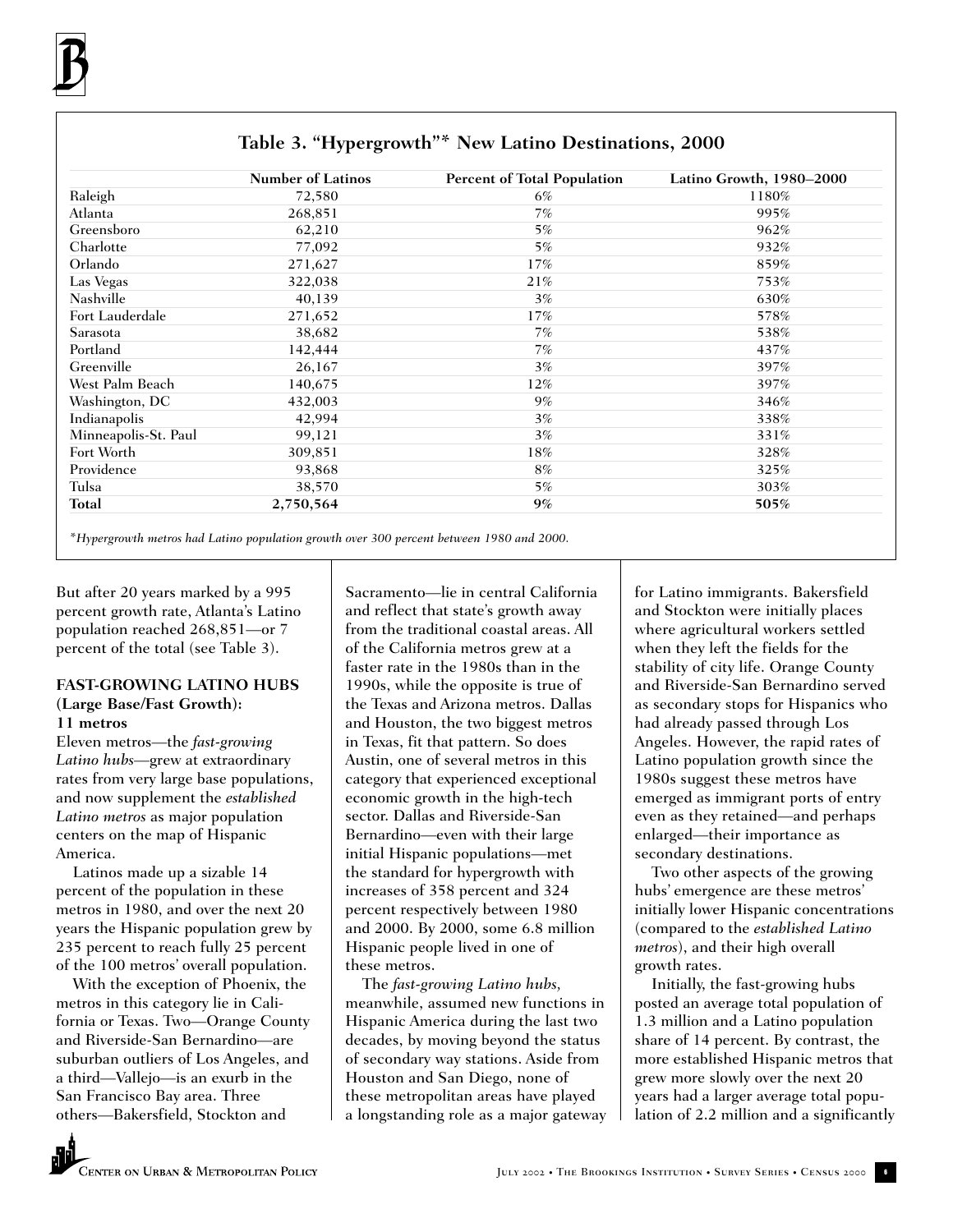

higher 20-percent Hispanic population share. The faster-growing new hubs may in this regard have had more room to grow before approaching a potential saturation point.

At the same time, the overall population growth rates in the newer hubs far exceeded those in the *established Latino metros* with Latino populations of a million or more—Los Angeles, New York, Chicago and Miami. In fact, the *fast-growing Latino hubs* exhibited the highest rate of overall population growth of any of the four types of metropolitan areas. Altogether, the combined total population of these 11 metros grew by 70 percent between 1980 and 2000. In absolute numbers that represented an increase of 10 million people—4.8 million of whom were Latinos. By contrast, the established Hispanic metros posted a 25 percent overall 20-year growth rate as they added just 8.8 million people and 6.9 million Latinos.

These figures suggest once again that Latino growth in the fast-growing Hispanic hubs remains just one element of a more generalized economic and population expansion. In these hubs, after all, Latino growth represented just 48 percent of the regions' overall 20-year growth. By comparison, Hispanics accounted for 79 percent of the total growth in the more established metros. Such ratios underscore that the high overall growth rates in these big fast-growing metros stimulated and facilitated fast Latino growth much as it did in the smaller-scale new destinations such as Atlanta and Charlotte.

#### **SMALL LATINO PLACES (Small**

**Base/Slow Growth): 22 metros**  About a quarter of the 100 metros in this survey, finally, remained largely on the periphery of major Hispanic growth trends. These cities were mostly located in the South and Midwest, though a number can be found in the Northeastern Rust Belt. As a group, these cities harbored relatively few Latinos in 1980, and

registered only slow to moderate growth in their Hispanic populations over the 20-year period 1980 to 2000.

In terms of absolute numbers, Hispanics made up only 4 percent of the population in these regions in 2000 compared to a 16-percent overall Hispanic population share in the 100 metros. In fact, less than 1.3 million Hispanics lived in these 22 metros in 2000. All told, only 4 percent of the Hispanic population of the 100 largest metros resided in the *small Latino places* in 2000 (see Figure 1).

Latino growth in these metro areas also lagged, reaching only 81 percent compared to the national 145 percent growth rate for the 100 metros. What is more, the relatively low Hispanic population growth in these places corresponded with the below-average total metro population growth (4 percent) between 1980 and 2000 in these metros. In this fashion, the *small Latino places* illustrate the extent to which Latino population growth remains a subset of growth trends for all groups. In these places, for example, it seems that the same factors discouraging population growth by other groups discouraged expansion of the Hispanic population to some degree.

#### *B. Fifty-four percent of all Latinos now reside in the suburbs; the number of Latinos living in suburban areas grew by 71 percent in the 1990s.*

U.S. Hispanics traditionally have been urban dwellers and many remain so now. Nevertheless, Census 2000 reveals that their distribution across the metropolitan landscape is changing dramatically. The Latinos, in short, are becoming suburbanites.

In 1990 the Latino population was almost evenly split between suburbs (8.7 million) and central cities (8.6 million) in the top 100 metropolitan areas. However, Hispanics flocked to the suburbs during the 1990s. During the decade their numbers there increased by 6.2 million to nearly 15

million as compared with a four million increase to 12.6 million in the central cities. These changes implied a 71 percent increase in the number of Latinos living in the suburbs. All told, the suburbs accounted for 61 percent of the overall growth of the Hispanic population in these metros between 1990 and 2000 (see Appendix B). By 2000, 54 percent of all Latinos resided in the suburbs.

Many Hispanics, by choosing the suburbs, are following the familiar path from city neighborhoods to the urban periphery. In addition, some suburban areas are serving as ports of entry for newly arriving immigrants. This holds both for metros with longstanding Hispanic populations and for those with newly acquired Latino communities, though suburban growth was disproportionably higher in *the new Latino destinations.* Moreover, some of the cities with the largest Hispanic populations—notably Los Angeles, New York and Miami—also saw very substantial increases in adjoining jurisdictions. From Long Island on the East Coast to the Southern California's Inland Empire, Latino populations grew both at a rapid rate and in substantial numbers on the outer fringes of major metropolitan areas.

Disproportionate increases in the suburban Latino population are most evident in metros that experienced very rapid growth of their Latino populations overall and especially in those with a relatively small base population in 1990. Overall, 56 percent of the Hispanic growth in metros with established Latino communities occurred in the suburbs. For example, in Albuquerque, San Antonio and San Jose—metros with large base populations and relatively slow growth—fewer Latinos were added to the suburban population than in central cities. Meanwhile, in newdestination metros, the suburbs registered 70 percent of the growth. In Washington, D.C., Atlanta, and Fort Lauderdale—metros that started with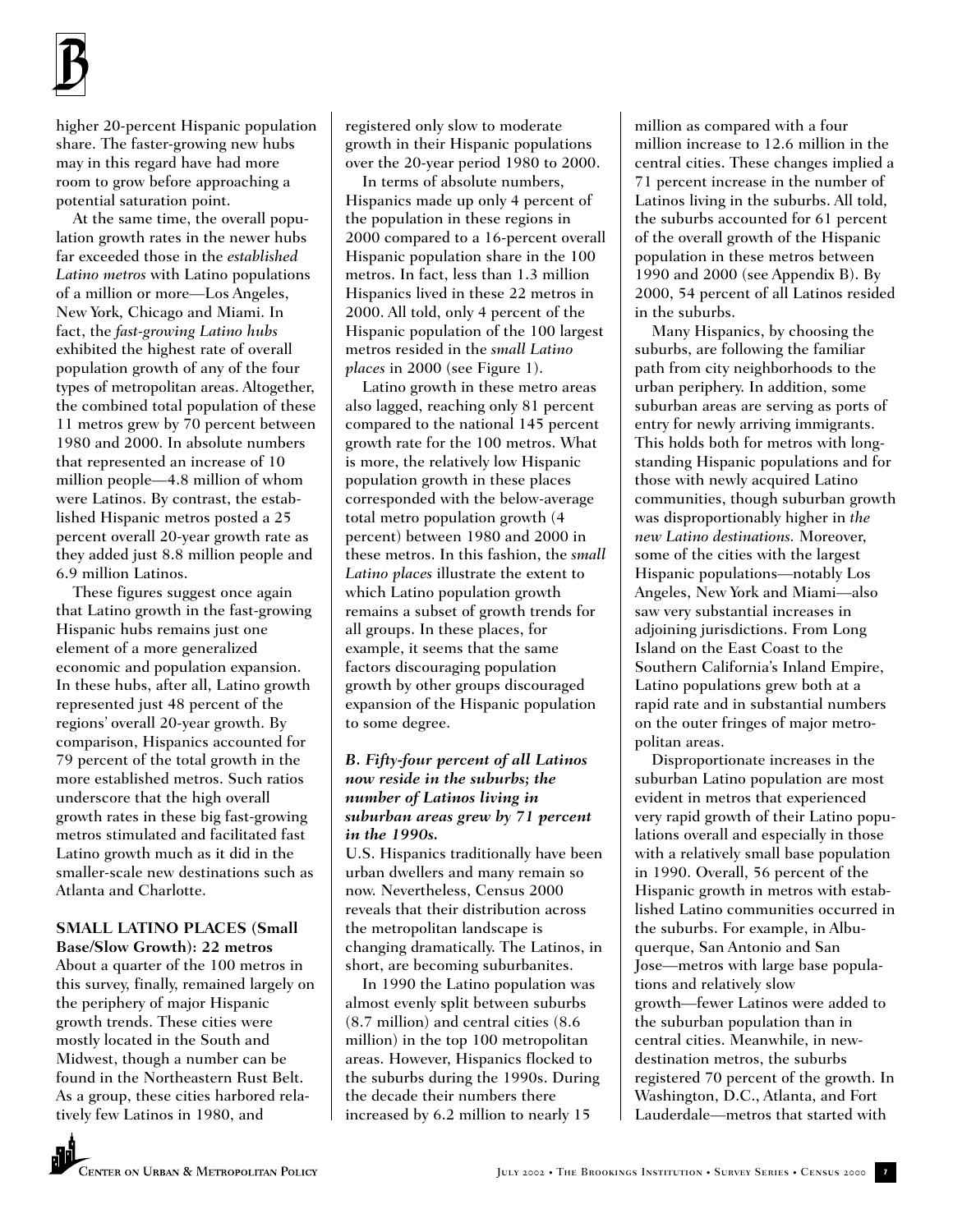

a small base population and experienced very rapid growth—more than 90 percent of the increase came in the suburbs. When Latino migrants ventured into new communities in the 1990's, the suburbs apparently held a powerful draw. In the future, as these migrant pioneers draw relatives from abroad, new, larger family units are likely to form in the suburbs.

Even when large well-established Latino communities were available for settlement, much of the growth took place on the periphery of the metropolitan area. Indeed, in the metros with the largest Hispanic populations, which were also some of the nation's most populous metros, substantial growth took place beyond the central cities. In the Chicago metropolitan area, for example, 63 percent of the growth took place in the suburbs and in Miami it was 96 percent.

Moreover, these big cities formed the core of regional clusters as the Hispanic population grew substantially in adjoining or nearby metros. The trend also prevailed in other regions. The Latino populations of Bergen-Passaic, NJ and Nassau-Suffolk, NY, which adjoin New York to the east and west, together added some 218,000 Latinos between 1990 and 2000. Along the coast north of Miami, the population of the Fort Lauderdale and West Palm Beach metropolitan areas together increased by 242,000 Latinos. In each case the outlying metros of the cluster grew faster than did the core metro, though not in absolute terms. In Southern California, meanwhile, the peripheral growth actually outpaced more central growth by all measures. There, the Orange County, Ventura, and Riverside-San Bernardino metropolitan areas added 950,000 Latinos, which exceeded the growth in the Los Angeles-Long Beach metro both in absolute numbers and the pace of growth.

These patterns suggest that even as Hispanic growth slows in the big metros with very large Latino communities, those areas continue to serve as

powerful magnets for a broader metropolitan region. Also, these patterns may reveal what other data indicate namely, that while newly arrived immigrants still head for the more traditional ports of entry in large numbers, many better-established Latinos are moving away from those traditionally Hispanic communities to new areas within the same metropolitan cluster.

#### *C. Hispanic men outnumber Hispanic women by 17 percent in the new Latino destination metros, where the Latino population grew fastest.*

Distinctive Latino local household structures are also emerging as demographic change affects different metropolitan areas. Most notably, the newest areas of Latino settlement exhibit gender ratios that favor men and gain more non-family households. By contrast, in places where the local Hispanic community has become larger and better established, family households develop and gender ratios balance out.

Prior research has shown how these dynamics work: The gender composition of migration to a particular place changes with the "maturity" of the flow to that area (see Durand and Massey 1992). Historically, male immigrants from Latin America typically move toward opportunity first, without spouses or other nuclear family members. Subsequently, relatives and friends follow the immigrants, so that complete family units and eventually extended family and friendship networks form in the years and decades following initial settlement.

In this fashion, gender ratios suggest the newness of settlement. Gender ratios that favor men indicate growth due to new migration flows and demarcate the newest areas of settlement. By contrast, metropolitan areas with older Latino communities typically show more balanced gender ratios since over time full families, and eventually a U.S.-born third-generation join the male "trailblazers." Nor does this dynamic apply only to the immigration of the foreign-born. It also applies to the movement of immigrants from one area within the United States to another in what is termed "secondary" migration. Even in metros where the Latino presence dates back 50 or 100 years or more, successive waves of immigrant newcomers continually refresh the Latino population, producing continuous demographic change and layering of the family structure and household composition.

Given these dynamics, Hispanic and non-Hispanic sex ratios (reflecting the number of men in a given population per 100 women) were calculated for all metropolitan areas and the subtotals for metro types are shown in Table 4. The patterns are clear. Overall, lessmobile, non-Hispanic populations included greater numbers of workingage women in 2000, while the reverse was true for Hispanic populations. The non-Latino sex ratio rises to above 100 (indicating a tilt toward more men than women) in only a handful of metros, namely those with military bases such as San Diego and El Paso, as well as San Francisco where there is a substantial gay male population. By contrast, the workingage Hispanic population leans heavily toward men across most metros, and most metropolitan areas increased their Latino male populations relative to the female population between 1990 and 2000. This reflected a steady and widely dispersed settlement of newly arrived immigrants.

In general, the faster and newer a metropolitan area's Latino growth the higher its sex ratio climbed in the 1990s. In metros with a small Latino presence the Latino gender balance edged upwards from 100 to 108 between 1990 and 2000 (see Table 4). In metros that can be characterized as *new Latino destinations,* the Latino sex ratios surged from 107 in 1990 on average to 117 in 2000. Still more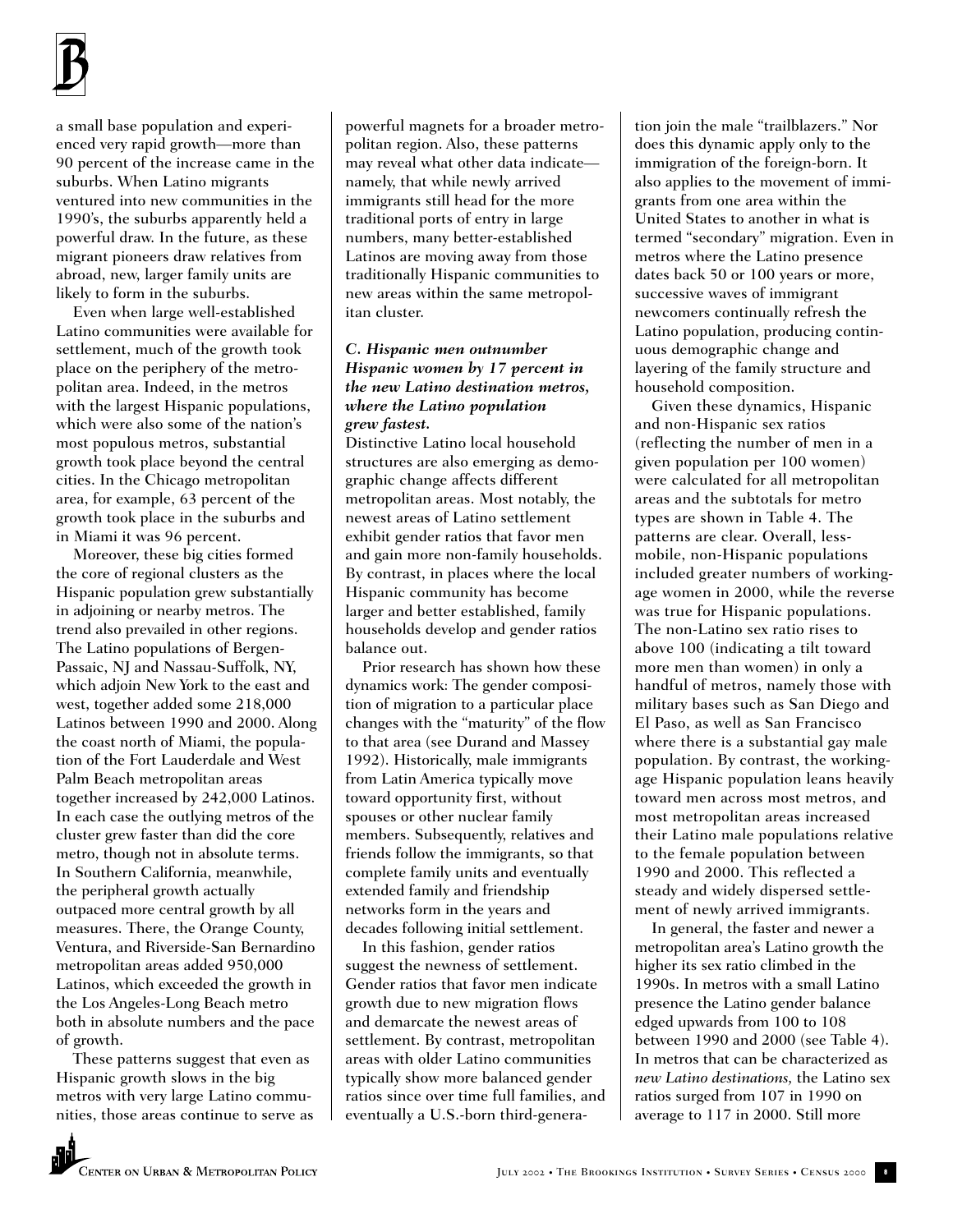# **Table 4. Sex Ratios\* for Non-Latino and Latino Working Age Populations for Four Metropolitan Area Types, 2000**

|                                  |      | <b>Non-Latino</b> |      | Latino |
|----------------------------------|------|-------------------|------|--------|
|                                  | 1990 | 2000              | 1990 | 2000   |
| <b>Established Latino Metros</b> | 96   | 96                | 101  | 101    |
| <b>New Latino Destinations</b>   | 96   | 96                | 107  | 117    |
| <b>Fast-Growing Latino Hubs</b>  | 100  | 99                | 114  | 113    |
| <b>Small Latino Places</b>       | 94   | 95                | 100  | 108    |
| <b>Total</b>                     | 96   | 96                | 104  | 107    |

*\*Sex ratios are defined as the number of men in a given population per 100 women.*

# **Table 5. Latino Households by Household Type for Four Metropolitan Area Types, 2000**

|                                  | <b>Married Couple</b><br><b>Families</b> |                     |                  | Single Householder<br>No Spouse |                         |
|----------------------------------|------------------------------------------|---------------------|------------------|---------------------------------|-------------------------|
|                                  | With<br>Children                         | Without<br>Children | With<br>Children | Without<br>Children             | Nonfamily<br>Households |
| <b>Established Latino Metros</b> | 34%                                      | 19%                 | 16%              | 12%                             | 20%                     |
| <b>New Latino Destinations</b>   | 34%                                      | 18%                 | 16%              | $10\%$                          | 22%                     |
| Fast-Growing Latino Hubs         | 42%                                      | 17%                 | 15%              | $9\%$                           | 17%                     |
| <b>Small Latino Places</b>       | 28%                                      | 18%                 | $18\%$           | $10\%$                          | 26%                     |
| Total                            | 36%                                      | $18\%$              | 16%              | 11%                             | 20%                     |

dramatically, the Latino sex ratio reached an average of 124 in the "hypergrowth" metros—meaning that Latinos outnumbered Latinas in these metropolitan areas by a full 24 percent. In this category, Raleigh-Durham's Latino population included an extraordinary 188 men for every 100 women, as large new flows of men arrived presumably without family members.

In keeping with these effects, where Latino residency is longstanding or Latino growth slower—as in many *established Latino metros*—sex ratios remained steady or declined as proportionally more Latino growth resulted from increases in families both from births and family reunification. For example, Chicago's gender ratio remained at 117 both in 1990 and 2000 as a steady gathering of families offset new immigrant arrivals. Likewise, sex ratios actually declined in maturing Hispanic communities such as Fresno, Los Angeles, and Ventura as the number of women there increased

during the 1990s. In fact, in 7 of the 16 well established Latino communities women outnumbered men, indicating the arrival of many more women and families indicating more "mature" immigration.

Household composition—which reflects whether unrelated individuals or families predominate in a community—also reveals the demographic change that accompanies various growth patterns. Similar to a tilt toward higher sex ratios, a proliferation of unrelated individuals can be an indicator of new migration, however in the *small Latino places,* it most likely also indicates an aging population with elderly living alone. Conversely, a higher share of couple-headed households usually corresponds with longer-established communities. Examining household composition reveals that 22 percent of the households in *new Latino destinations* were nonfamily in 2000. *Fast-growing Latino hubs* and *established Latino metros* had the

highest proportions of married couple households, and posted the lowest proportions of nonfamily households across all metro types. Furthermore, half or more of the households in these two metro types contained children under 18, including both coupleheaded and single-headed households. *New Latino destinations,* for their part, had shares of married couple households and households with children comparable to the *established Latino metros,* suggesting some degree of secondary migration of family members (see Table 5).

In these ways, then, distinctive demographic variations across metropolitan areas confirm that Latino growth varies considerably from one locale to another. In newer settlement areas where many workers reside without families, the share of non-family Latino households in 2000 far exceeds that in metros where Latinos have long been a major segment of the population.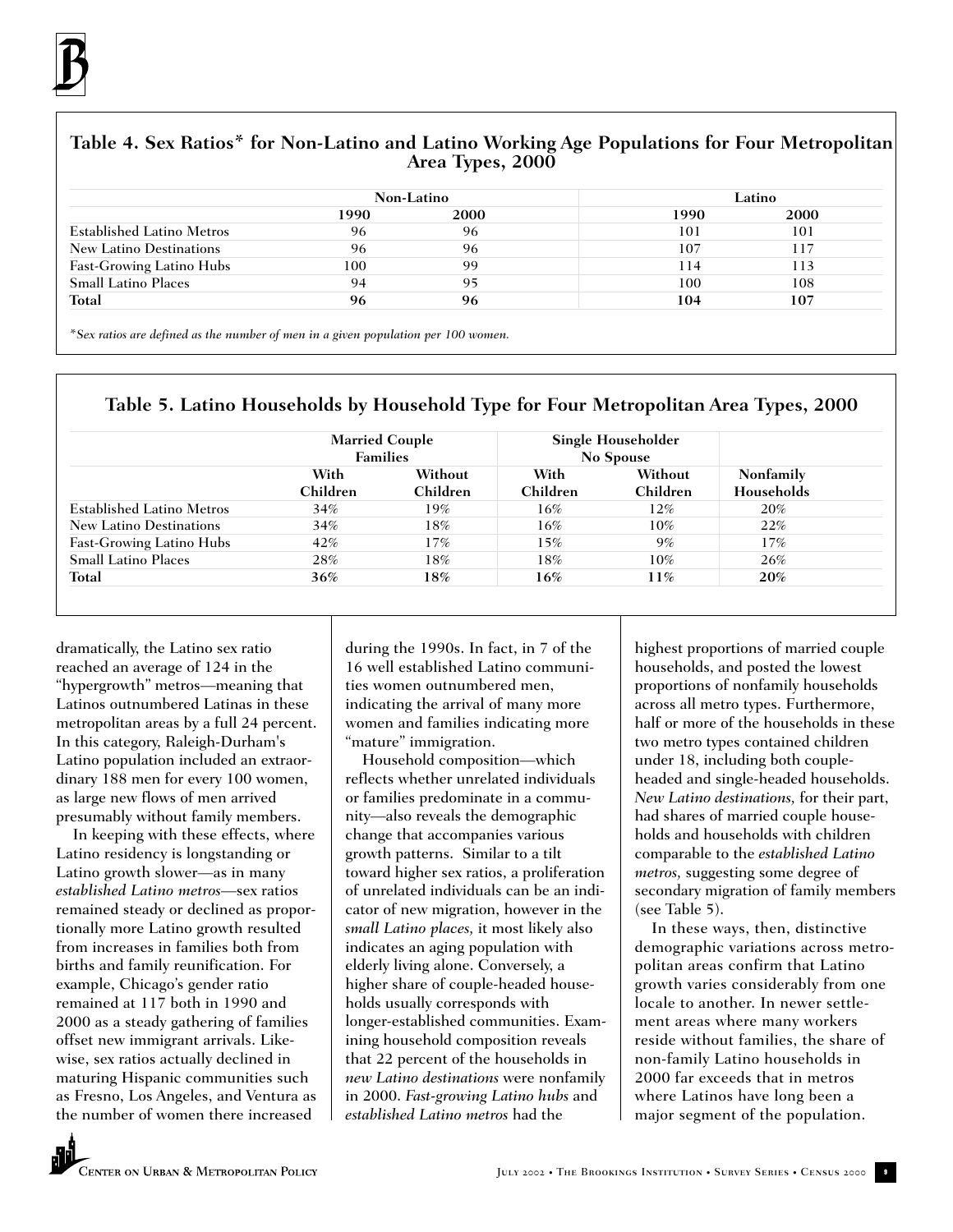Meanwhile, some of the traditional Latino bastions are developing more stable Hispanic communities with a greater share of married couples with children. In this sense, Latino growth is an evolving process, and some cities are simply farther along in the process than others.

# **IV. Discussion**

Faken together, these analyses<br>
of the nation's 100 largest<br>
metro areas reveal sharp<br>
differences in the pace and<br>
characteristics of Hispanic population of the nation's 100 largest metro areas reveal sharp differences in the pace and growth across and within metropolitan areas. What is more, this assessment suggests that these variations result not only from demographic factors within Latino populations but from differences in the economic, social, and demographic trends influencing U.S. metropolitan areas. Accordingly, the list of metros that experienced the fastest Hispanic population growth in this analysis substantially overlaps with the list of those with the fastest total population growth. Conversely, the metros with the slowest overall growth recorded unusually slow Latino growth.

But this relationship should not be interpreted as simply a mechanical one in which Latino numbers rise merely as a function of overall growth. Las Vegas, for example, the fastestgrowing metro in the nation between 1990 and 2000, grew by 200 percent during that period. However, the Hispanic population grew by 750 percent during those 20 years. That contrast—nearly a fourfold difference in growth rates—and similar spreads in many other metros suggests a complex relationship in which Hispanic growth can be spurred by overall growth even as it responds to its own dynamics.

For instance, in the past, a handful of central cities were the usual destination of immigrant newcomers from Latin America. The classic process entailed "trailblazers" leaving the ports

of entry to seek opportunities in these "frontier" cities, largely in California, Texas, New York, and Illinois. Family, friends, and fellow countrymen followed initial migrants and complete immigrant communities subsequently developed over time (Saenz and Cready 1998, Massey et al. 1993). However, a somewhat different process is now developing with the rapid growth of Hispanics in *new Latino destinations.* Those coming from abroad are now skirting traditional areas and settling directly in new places that promise economic and housing opportunities. In this fashion, the new frontier zone that has developed in the past 20 years now encompasses many metro areas of the southeast (Hernández-León and Zúñiga 2000). And much of the Latino population growth is occurring outside of central cities directly in the suburbs.

Comparing the growth of the Latino population in central cities and suburbs within a metropolitan area also reveals distinctive patterns. Across the 100 metros, 61 percent of the increase in the Latino population occurred in the suburbs. As a result, the Census 2000 located 2.4 million more Latinos living in suburbs than in central cities. But again, not all the growth had the same quality. For example, the fastest suburban growth occurred in the *new Latino destinations,* while more established metros with larger bases and slower growth saw slower suburbanization. Yet then again, some of the metros with the most established Latino communities saw very rapid growth in adjoining jurisdictions, as occurred in the Long Island cities outside New York City.

Variations and contrasts like these, moreover, have clear public-policy implications. Most generally, the findings presented here suggest public officials responsible for planning the allocation of services and resources need to tailor their decision-making to the particular growth variation in their service area. Housing demand, the need for classroom space, the demand for public transportation—all of these will

vary greatly not only with the rate of growth in the Latino population but also with the type of growth. For example, Raleigh-Durham can probably expect to see its new Latino population mature in the next decade, gain married couples, and then produce more full families, which will produce a "spike" in its school-age population. Los Angeles, by contrast, may soon see the crest of the demographic wave that has so challenged its school system for the past two decades. Across the country, one-sizefits-all problem solving will not suffice.

A further policy implication involves the abruptness of growth in locales like Raleigh-Durham and the other *new Latino destinations.* Specifically, the need for policy-makers to adapt quickly to vast change presents special challenges in metros that started with miniscule Latino populations and that experienced sudden, substantial growth. By contrast, the proximity of places like Orange County, CA or Suffolk County, NY to large and longtime urban concentrations of Hispanics has allowed for more gradual change and more time to prepare for the growth of a population characterized by low-wage workers, large families, and substantial numbers of adults with little proficiency in English.

# **V. Conclusion**

This survey reveals not only the<br>vast and widespread growth of<br>America's Hispanic popula-<br>tion but also the emergence of<br>new forms of growth and new areas of vast and widespread growth of America's Hispanic population but also the emergence of settlement across the nation's metropolitan landscape.

Variation is pervasive within the broad trend of Latino growth. Indeed, the variegated patterns of growth identified here underscore the dynamism of the Hispanic population as it finds its place in American society. And yet, for all the flux and change on display in Census 2000, a look back to the 1990 and 1980 counts reveals distinct trends. These trends suggest, moreover, that the growth of the Latino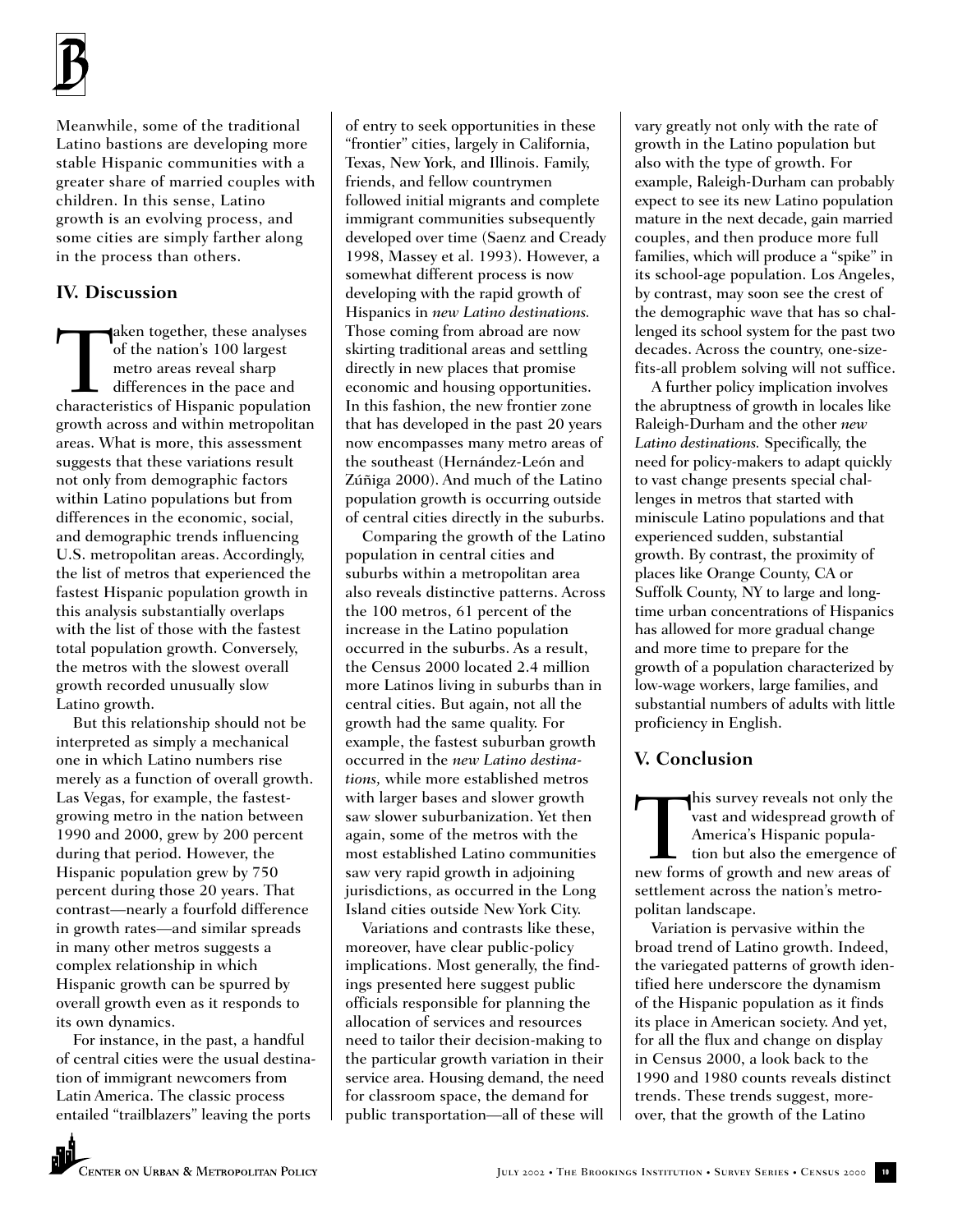

population does seem to be following discernable pathways likely to carry into the future.

To begin with, the great Latino gateways—Los Angeles, New York, Miami, and Chicago—will continue to house massive concentrations of Hispanics. Yet even so, the growth rates that slowed in these vast metros in the 1990s are not likely to pick up and may slow even further. Of course, this in no way means the Latino population will necessarily stabilize in those cities. Rather, the great mainstays may be seeing a continued influx of new arrivals and a simultaneous outflow of Latinos leaving in search of better jobs, housing, and quality of life in other destinations.

Meanwhile, the move to the suburban fringes will surely continue as growth slows in already-crowded central cities. Family composition and gender data as well as other indicators suggest that suburbs, particularly those on the periphery of these great gateways, are themselves becoming ports of entry where immigrants settle without ever having first stopped in the old urban barrios. Then, too, Latino families in search of the classic American suburban dream are also moving to the outskirts where housing is cheaper. Accordingly, more and more Latinos will be flocking to the suburbs in the coming decades.

In sum, the Latino population is on the move and spreading out as it grows. Most of the Hispanic population will remain concentrated in a handful of big metropolitan areas. And yet, much of the growth will take place elsewhere. On the periphery of big cities and in the suburbs of the nation's newest booming metros, the first wave of Latinos has already set up house and more are likely to come. In Southern California, Texas, the New York City region, and South Florida, the Hispanic share of the population will continue to increase albeit more slowly than before. But at the same

time, whenever and wherever conditions lend themselves to overall population growth and robust economic development, Latinos will be a big part of the mix.

#### **References**

Berube, Alan. 2001. "Racial Change in the Nation's Largest Cities: Evidence from the 2000 Census." Washington, D.C.: The Brookings Institution.

Castro, Max J. and Thomas D. Boswell. 2002. "The Dominican Diaspora Revisited: Dominicans and Dominican Americans in a New Century." *The North-South Agenda,* Vol. 53. Miami: Dante B. Faschell North-South Center, University of Miami.

Durand, Jorge and Douglas S. Massey. 1992. "Mexican Migration to the United States: A Critical Review." *Latin American Research Review,* Vol. 27, 2: 3-42.

Frey, William H. 2001. "Melting Pot Suburbs: A Census 2000 Study of Suburban Diversity." Washington, D.C.: The Brookings Institution.

Hernández-León, Rubén and Víctor Zúñiga. 2000. "Making Carpet by the Mile:" The Emergence of a Mexican Immigrant Community in an Industrial Region of the U.S. Historic South." *Social Science Quarterly,*  Vol. 81,1: 49-66.

Kandel, William and Emilio Parrado. Forthcoming. "Industrial Transformation and Hispanic Migration to the American South: The Case of the Poultry Industry," in, Daniel D. Arreola (ed.) *Hispanic Spaces, Latino Places: A Geography of Regional and Cultural Diversity.*

Saenz, Rogelio and Cynthia M. Cready. 1998. "The Role of Human and Social Capital in Geographic Mobility and Annual Earnings among Mexican Immigrants." Unpublished manuscript cited in Hernández-León and Zúñiga, 2000.

# **Endnotes**

- 1 Asians also registered a high growth rate between 1990 and 2000, and even exceeded Latino population increases by one method of enumeration. However, using consistent racial definitions for 1990 and 2000 based on the number of respondents declaring a single race (as opposed to multiple ones), Hispanic population growth outpaced Asian growth as well as that of all other racial groups.
- 2 The Latino population counts used in all tables in this report are derived from two sources. The 1980 and 1990 counts came from the "GeoLytics CensusCD 40 Years" (long-form variables) while the 2000 data were obtained from the U.S. Census Bureau website (short-form variables).
- 3 The U.S. Latino population is comprised of both foreign-born and native-born persons from the Spanish-speaking countries of Latin America and the Caribbean as well as Puerto Rico, a U.S. territory. The largest source countries are Mexico, Cuba, Puerto Rico, Dominican Republic, El Salvador, Guatemala, Colombia, Ecuador, and Peru.
- 4 The OMB designates the city with the largest population in each metropolitan area as a central city. Additional cities qualify for this designation if specified requirements are met concerning population size, commuting patterns and employment/residence ratios.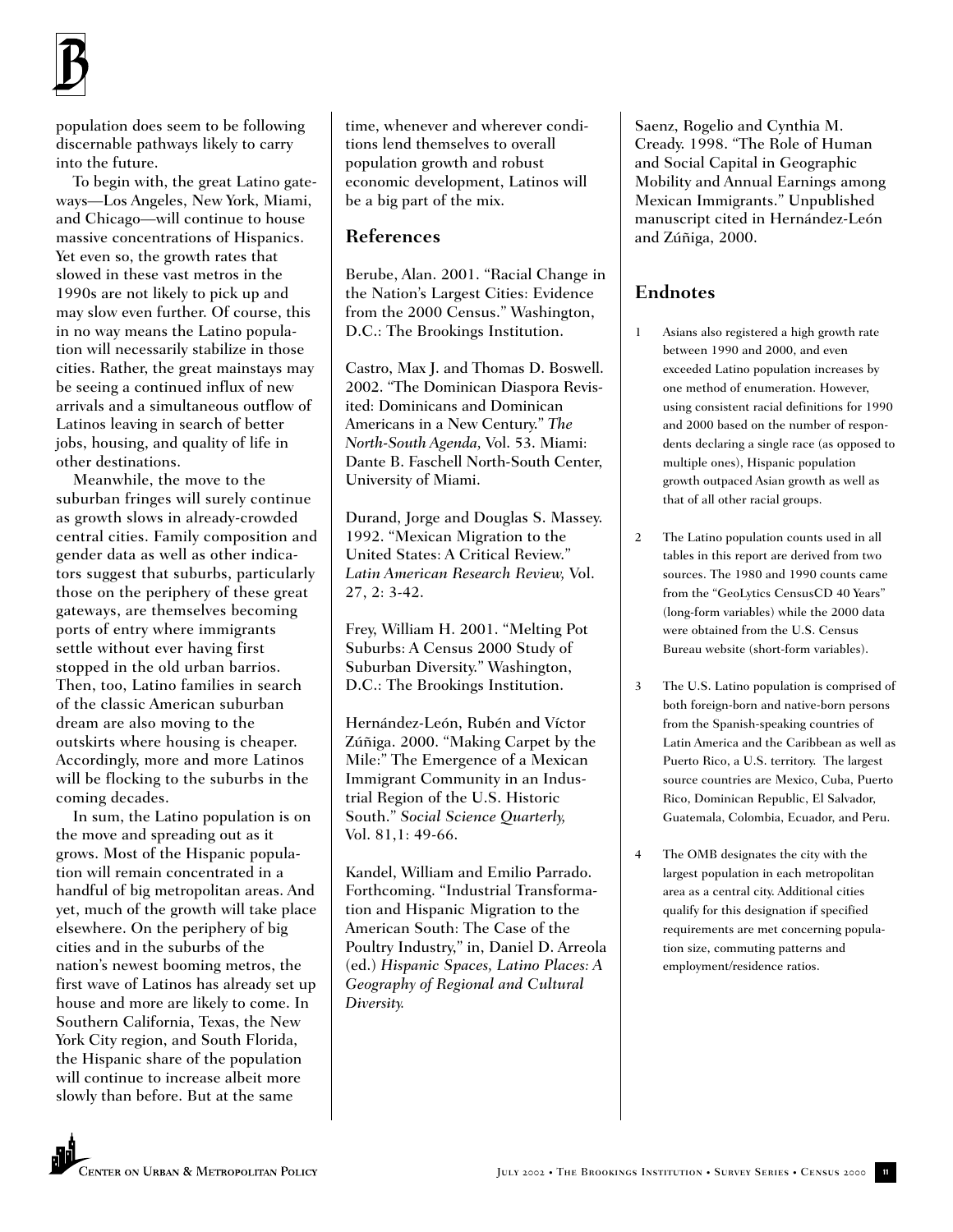

|                               |            | 1980                        |        |            | 1990       |        |            | 2000       |        |                       | Percent Change in |               |
|-------------------------------|------------|-----------------------------|--------|------------|------------|--------|------------|------------|--------|-----------------------|-------------------|---------------|
|                               |            |                             |        |            |            |        |            |            |        |                       | Latino Population |               |
|                               |            |                             | P,     |            |            | $\%$   |            |            | %      | 1980                  | 1990              | 1980          |
| Metropolitan Area             | Total      | Latino                      | Latino | Total      | Latino     | Latino | Total      | Latino     | Latino | $-90$                 | $\frac{8}{1}$     | $\frac{8}{1}$ |
| Established Latino Metros     |            |                             |        |            |            |        |            |            |        |                       |                   |               |
| Albuquerque, NM MSA           | 515,614    | 91,068                      | 37%    | 589,131    | 217,340    | 37%    | 712,738    | 296,373    | 42%    | 14%                   | 36%               | 55%           |
| Chicago, IL PMSA              | 7,246,032  | 83,265<br>S                 | $8\%$  | 7,410,858  | 819,676    | 11%    | 8,272,768  | 1,416,584  | 17%    | 41%                   | 73%               | 143%          |
| Denver, CO PMSA               | 1,428,836  | 164,158                     | $11\%$ | 1,622,980  | 208,264    | 13%    | 2,109,282  | 397,236    | 19%    | 27%                   | 91%               | $142\%$       |
| El Paso, TX MSA               | 479,899    | 97,196<br>$\mathbf{\Omega}$ | 62%    | 591,610    | 411,248    | 70%    | 679,622    | 531,654    | 78%    | 38%                   | 29%               | 79%           |
| Fresno, CA MSA                | 577,737    | 167,448                     | 29%    | 755,580    | 262,004    | 35%    | 922,516    | 406,151    | 44%    | 56%                   | 55%               | 143%          |
| Jersey City, NJ PMSA          | 556,972    | 45,249                      | 26%    | 553,099    | 181,222    | 33%    | 608,975    | 242,123    | 40%    | 25%                   | 34%               | 67%           |
| Los Angeles-                  |            |                             |        |            |            |        |            |            |        |                       |                   |               |
| Long Beach, CA PMSA           | 7,477,503  | 2,065,503                   | 28%    | 8,863,164  | 3,306,116  | 37%    | 9,519,338  | 4,242,213  | 45%    | 60%                   | 28%               | 105%          |
| McAllen, TX MSA               | 283,229    | 30,287<br>$\mathbf{C}$      | 81%    | 383,545    | 326,923    | 85%    | 569,463    | 503,100    | 88%    | 42%                   | 54%               | 118%          |
| Miami, FL PMSA                | 1,625,781  | 580,025                     | 36%    | 1,937,094  | 949,700    | 49%    | 2,253,362  | 1,291,737  | 57%    | 64%                   | 36%               | 123%          |
| New York, NY PMSA             | 8,274,961  | 1,465,421                   | 18%    | 8,546,846  | ,842,127   | 22%    | 9,314,235  | 2,339,836  | 25%    | 26%                   | 27%               | 60%           |
| Oakland, CA PMSA              | 1,761,759  | 85,829                      | 11%    | 2,082,914  | 266,283    | 13%    | 2,392,557  | 441,686    | $18\%$ | 43%                   | 66%               | 138%          |
| San Antonio, TX MSA           | 1,088,710  | 87,447                      | 45%    | 1,324,749  | 624,941    | 47%    | 1,592,383  | 816,037    | 51%    | 28%                   | 31%               | 67%           |
| San Francisco, CA PMSA        | 1,488,871  | 66,360                      | $11\%$ | 1,603,678  | 226,734    | 14%    | 1,731,183  | 291,563    | $17\%$ | 36%                   | 29%               | 75%           |
| San Jose, CA PMSA             | 1,295,071  | 26,388                      | $17\%$ | 1,497,577  | 307,113    | 21%    | 1,682,585  | 403,401    | 24%    | 36%                   | 31%               | $78\%$        |
| Tucson, AZ MSA                | 531,443    | 11,378                      | 21%    | 666,880    | 161,053    | 24%    | 843,746    | 247,578    | 29%    | 45%                   | 54%               | 122%          |
| Ventura, CA PMSA              | 529,174    | 13,184                      | 21%    | 669,016    | 175,414    | 26%    | 753,197    | 251,734    | 33%    | 55%                   | 44%               | 122%          |
|                               | 35,161,592 | 7,180,206                   | 20%    | 39,098,721 | 10,286,158 | 26%    | 43,957,950 | 14,119,006 | 32%    | 43%                   | 37%               | 97%           |
| New Latino Destinations       |            |                             |        |            |            |        |            |            |        |                       |                   |               |
| Albany, NY MSA                | 824,729    | 8,351                       | $1\%$  | 861,424    | 14,440     | 2%     | 875,583    | 23,798     | 3%     | 73%                   | 65%               | 185%          |
| Allentown, PA MSA             | 551,052    | 14,022                      | 3%     | 595,081    | 26,697     | 4%     | 637,958    | 50,607     | 8%     | 90%                   | 90%               | 261%          |
| Atlanta, GA MSA               | 2,233,324  | 24,550                      | $1\%$  | 2,959,950  | 55,045     | 2%     | 4,112,198  | 268,851    | $7\%$  | 124%                  | 388%              | 995%          |
| Baltimore, MD PMSA            | 2,199,531  | 20,688                      | $1\%$  | 2,382,172  | 28,538     | $1\%$  | 2,552,994  | 51,329     | $2\%$  | $38\%$                | $80\%$            | 148%          |
| Bergen-Passaic, NJ PMSA       | 1,292,970  | 90,705                      | $7%$   | 1,278,440  | 145,094    | 11%    | 1,373,167  | 237,869    | $17\%$ | $60\%$                | 64%               | 162%          |
| Birmingham, AL MSA            | 815,286    | 5,858                       | $1\%$  | 840,140    | 3,520      | $0\%$  | 921,106    | 16,598     | 2%     | $-40%$                | 372%              | 183%          |
| Boston, MA-NH PMSA            | 3,148,490  | 72,698                      | 2%     | 3,227,633  | 130,896    | 4%     | 3,406,829  | 202,513    | $6\%$  | 91%                   | 47%               | 181%          |
| Charlotte, NC-SC MSA          | 971,391    | 7,469                       | $1\%$  | 1,162,093  | 9,817      | $1\%$  | 1,499,293  | 77,092     | $5\%$  | 31%                   | 685%              | 932%          |
| Columbus, OH MSA              | 1,214,297  | 8,783                       | $1\%$  | 1,345,450  | 10,003     | $1\%$  | 1,540,157  | 28,115     | $2\%$  | $14\%$                | 181%              | 220%          |
| Fort Lauderdale, FL PMSA      | 1,018,200  | 40,093                      | 4%     | 1,255,488  | 105,668    | $8\%$  | 1,623,018  | 271,652    | 17%    | 164%                  | 157%              | 578%          |
| Fort Worth-Arlington, TX PMSA | 990,852    | 72,336                      | $7\%$  | 1,361,034  | 147,431    | $11\%$ | 1,702,625  | 309,851    | 18%    | 104%                  | 110%              | 328%          |
| Grand Rapids, MI MSA          | 840,824    | 18,005                      | $2\%$  | 937,891    | 27,195     | $3\%$  | 1,088,514  | 68,916     | 6%     | 51%                   | 153%              | 283%          |
| Greensboro-Winston Salem,     |            |                             |        |            |            |        |            |            |        |                       |                   |               |
| NC MSA                        | 951,170    | 5,858                       | $1\%$  | 1,050,304  | 6,844      | $1\%$  | 1,251,509  | 62,210     | 5%     | $17\%$                | 809%              | 962%          |
| Greenville, SC MSA            | 743,284    | 5,261                       | $1\%$  | 830,563    | 5,712      | $1\%$  | 962,441    | 26,167     | 3%     | $\partial_{\phi}^{0}$ | 358%              | 397%          |
| Harrisburg, PA MSA            | 555,158    | 5,998                       | $1\%$  | 587,986    | 9,336      | 2%     | 629,401    | 19,557     | 3%     | 56%                   | 109%              | 226%          |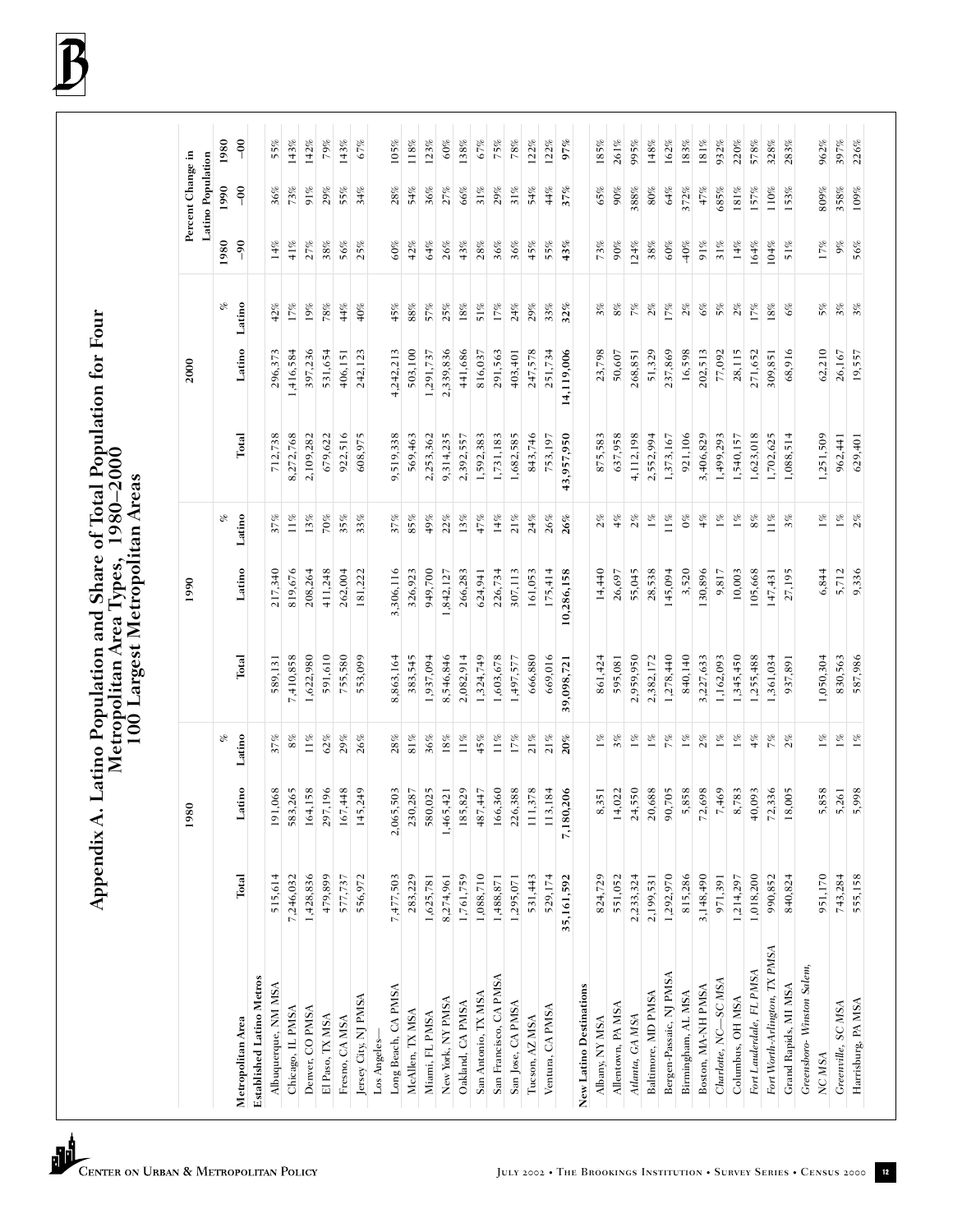|                                            |           | 80        |        |            |           |        |            | 2000      |        |        | Percent Change in<br>Latino Population |       |
|--------------------------------------------|-----------|-----------|--------|------------|-----------|--------|------------|-----------|--------|--------|----------------------------------------|-------|
|                                            |           |           | ol     |            |           | ol     |            |           | ol     |        | 1990                                   | 1980  |
| Metropolitan Area                          | Total     | Latino    | Latino | Total      | Latino    | Latino |            | Latino    | Latino | $-90$  | $\frac{8}{1}$                          | န     |
| Hartford, CT MSA                           | 1,080,581 | 46,120    | 4%     | 1,157,617  | 77,132    | 7%     | 1,183,110  | 113,540   | 10%    | 75%    | 42%                                    | 148%  |
| Indianapolis, IN MSA                       | 1,305,911 | 9,812     | $1\%$  | 1,380,491  | 11,918    | $1\%$  | 1,607,486  | 42,994    | 3%     | 21%    | 261%                                   | 338%  |
| Jacksonville, FL MSA                       | 722,252   | 14,150    | $2\%$  | 906,727    | 22,206    | $2\%$  | 1,100,491  | 42,122    | 4%     | 57%    | 90%                                    | 198%  |
| Kansas City, MO-KS MSA                     | 1,449,374 | 33,807    | $2\%$  | 1,582,875  | 45,199    | 3%     | 1,776,062  | 92,910    | 5%     | 34%    | 106%                                   | 175%  |
| Knoxville, TN MSA                          | 546,488   | 3,499     | $1\%$  | 585,960    | 3,433     | $1\%$  | 687,249    | 8,628     | $1\%$  | $-2%$  | 151%                                   | 147%  |
| Las Vegas, NV-AZ MSA                       | 528,000   | 37,767    | 7%     | 852,737    | 86,570    | 10%    | 1,563,282  | 322,038   | 21%    | 129%   | 272%                                   | 753%  |
| Little Rock, AR MSA                        | 474,484   | 4,118     | $1\%$  | 513,117    | 4,741     | $1\%$  | 583,845    | 12,337    | 2%     | 15%    | 160%                                   | 200%  |
| Louisville, KY-IN MSA                      | 953,850   | 5,631     | $1\%$  | 948,829    | 5,040     | $1\%$  | 1,025,598  | 16,479    | 2%     | $-10%$ | 227%                                   | 193%  |
| Memphis, TN-AR-MS MSA                      | 938,777   | 8,754     | $1\%$  | 1,007,306  | 7,546     | $1\%$  | 1,135,614  | 27,520    | 2%     | $-14%$ | 265%                                   | 214%  |
| Hunterdon, NJ PMSA<br>Middlesex-Somerset-  | 886,383   | 39,380    | 4%     | 1,019,835  | 70,021    | 7%     | 1,169,641  | 131,122   | $11\%$ | 78%    | 87%                                    | 233%  |
| Milwaukee, WI PMSA                         | 1,397,143 | 34,993    | 3%     | 1,432,149  | 48,276    | 3%     | 1,500,74   | 94,511    | 6%     | 38%    | 96%                                    | 170%  |
| Minneapolis-St. Paul,<br>NN-WI MSA         | 2,198,190 | 22,985    | $1\%$  | 2,538,834  | 34,334    | $1\%$  | 2,968,806  | 99,121    | $3\%$  | 49%    | 189%                                   | 331%  |
| Monmouth-Ocean, NJ PMSA                    | 849,211   | 21,237    | 3%     | 986,327    | 35,619    | 4%     | 1,126,217  | 63,813    | 6%     | 68%    | 79%                                    | 200%  |
| Nashville, TN MSA                          | 850,505   | 5,500     | $1\%$  | 985,026    | 7,250     | $1\%$  | 1,231,311  | 40,139    | 3%     | 32%    | 454%                                   | 630%  |
| Nassau-Suffolk, NY PMSA                    | 2,605,813 | 102,776   | 4%     | 2,609,212  | 157,118   | 6%     | 2,753,913  | 282,693   | 10%    | 53%    | $80\%$                                 | 175%  |
| New Haven, CT PMSA                         | 500,534   | 18,358    | 4%     | 530,240    | 30,629    | 6%     | 542,149    | 53,331    | $10\%$ | 79%    | 62%                                    | 190%  |
| Norfolk—Virginia Beach-                    |           |           |        |            |           |        |            |           |        |        |                                        |       |
| Newport News, VA-NC MSA                    | 1,200,998 | 18,640    | $2\%$  | 1,443,244  | 31,551    | 2%     | 1,569,541  | 48,963    | $3\%$  | 69%    | 55%                                    | 163%  |
| Oklahoma City, OK MSA                      | 860,969   | 19,174    | 2%     | 958,839    | 32,851    | 3%     | 1,083,346  | 72,998    | 7%     | 71%    | 122%                                   | 281%  |
| Omaha, NE-IA MSA                           | 605,419   | 12,685    | $2\%$  | 639,580    | 15,419    | 2%     | 716,998    | 39,735    | 6%     | 22%    | 158%                                   | 213%  |
| Orlando, FL MSA                            | 804,925   | 28,321    | 4%     | 1,224,852  | 98,812    | $8\%$  | 1,644,56   | 271,627   | 17%    | 249%   | 175%                                   | 859%  |
| Portland-Vancouver, OR<br>WA PMSA          | 1,333,572 | 26,544    | 2%     | 1,515,452  | 49,344    | 3%     | 1,918,009  | 142,444   | 7%     | 86%    | 189%                                   | 437%  |
| Providence, RI-MA MSA                      | 1,076,557 | 21,526    | 2%     | 1,134,365  | 45,893    | 4%     | 1,188,613  | 93,868    | 8%     | 114%   | 98%                                    | 325%  |
| Raleigh-Durham, NC MSA                     | 665,236   | 5,670     | $1\%$  | 855,545    | 9,923     | $1\%$  | 1,187,94   | 72,580    | 6%     | 75%    | 631%                                   | 1180% |
| Richmond, VA MSA                           | 761,311   | 6,942     | $1\%$  | 865,640    | 8,788     | $1\%$  | 996,512    | 23,283    | 2%     | 27%    | 165%                                   | 235%  |
| Salt Lake City, UT MSA                     | 910,222   | 44,720    | $5\%$  | 1,072,227  | 61,269    | 6%     | 1,333,914  | 144,600   | $11\%$ | 37%    | 136%                                   | 223%  |
| Sarasota, FL MSA                           | 350,693   | 6,064     | 2%     | 489,483    | 15,186    | 3%     | 589,959    | 38,682    | 7%     | 150%   | 155%                                   | 538%  |
| Scranton, PA MSA                           | 659,387   | 2,588     | $0\%$  | 638,466    | 3,239     | $1\%$  | 624,776    | 7,467     | $1\%$  | 25%    | 131%                                   | 189%  |
| Seattle-Bellevue, WA PMSA                  | 1,651,517 | 33,848    | 2%     | 2,033,156  | 53,479    | 3%     | 2,414,616  | 126,675   | 5%     | 58%    | 137%                                   | 274%  |
| Springfield, MA MSA                        | 569,774   | 24,708    | 4%     | 588,043    | 48,024    | 8%     | 591,932    | 74,227    | 13%    | 98%    | 53%                                    | 203%  |
| Tacoma, WA PMSA                            | 485,643   | 13,242    | 3%     | 586,203    | 19,445    | 3%     | 700,820    | 38,621    | 6%     | 47%    | 99%                                    | 192%  |
| Tampa—St. Petersburg<br>Clearwater, FL MSA | 1,613,603 | 80,433    | 5%     | 2,067,959  | 136,027   | 7%     | 2,395,997  | 248,642   | 10%    | 69%    | 83%                                    | 209%  |
| Tulsa, OK MSA                              | 657,173   | 9,564     | 1%     | 708,954    | 14,498    | 2%     | 803,235    | 38,570    | 5%     | 52%    | 166%                                   | 303%  |
| Washington, DC-MD-VA<br>WV PMSA            | 3,477,873 | 96,767    | $3\%$  | 4,223,485  | 221,458   | 5%     | 4,923,153  | 432,003   | 9%     | 129%   | 95%                                    | 346%  |
| West Palm Beach, FL MSA                    | 576,863   | 28,307    | 5%     | 863,518    | 65,028    | $8\%$  | 1,131,184  | 140,675   | 12%    | 130%   | 116%                                   | 397%  |
| Wichita, KS MSA                            | 441,844   | 12,651    | 3%     | 485,270    | 18,437    | 4%     | 545,220    | 40,353    | 7%     | 46%    | 119%                                   | 219%  |
| Wilmington, DE-MD PMSA                     | 458,545   | 7,265     | 2%     | 513,293    | 11,701    | 2%     | 586,216    | 27,599    | 5%     | 61%    | 136%                                   | 280%  |
|                                            |           | 1,309,221 | 2%     | 62,620,505 | 2,333,640 | 4%     | 73,078,851 | 5,282,035 | 7%     | 78%    | 126%                                   | 303%  |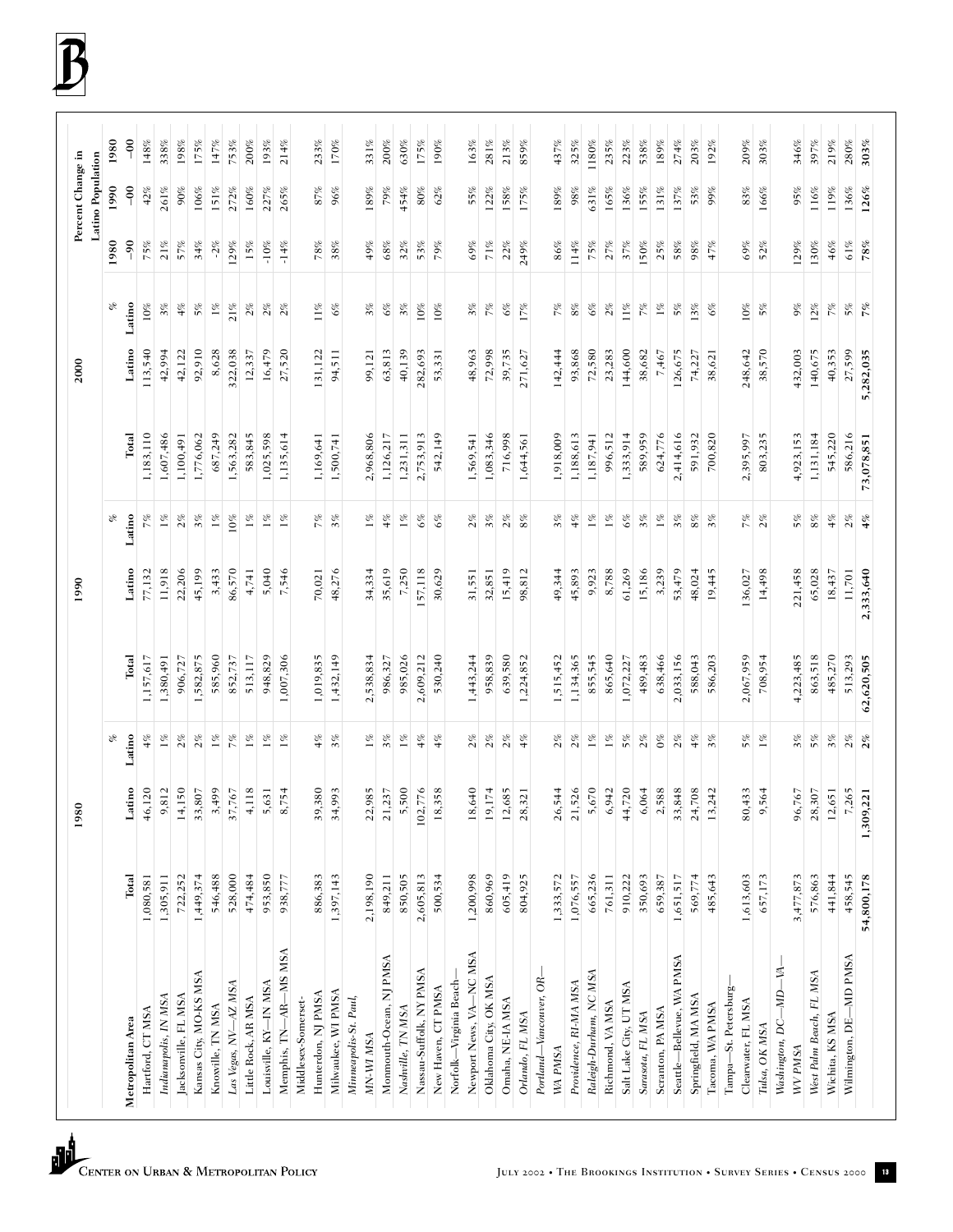| 1990<br>$\frac{8}{1}$<br>41%<br>$7\%$<br>66%<br>52%<br>124%<br>$71\%$<br>69%<br>69%<br>122%<br>79%<br>57%<br>118%<br>82%<br>67%<br>51%<br>79%<br>53%<br>63%<br>11%<br>47%<br>56%<br>44%<br>60%<br>45%<br>48%<br>88%<br>58%<br>45%<br>44%<br>83%<br>132%<br>51%<br>56%<br>70%<br>48%<br>1980<br>$-90$<br>73%<br>106%<br>74%<br>95%<br>65%<br>133%<br>63%<br>82%<br>79%<br>$\boldsymbol{-8\%}$<br>$0\%$<br>$-5%$<br>3%<br>$\boldsymbol{-8\%}$<br>53%<br>13%<br>65%<br>63%<br>28%<br>50%<br>22%<br>$\frac{6}{6}$<br>10%<br>11%<br>$1\%$<br>40%<br>40%<br>31%<br>12%<br>4%<br>22%<br>87%<br>28%<br>.18%<br>16%<br>$\%$<br>Latino<br>$1\%$<br>3%<br>$7\%$<br>13%<br>5%<br>38%<br>23%<br>30%<br>31%<br>25%<br>38%<br>14%<br>27%<br>31%<br>19%<br>$2\%$<br>3%<br>2%<br>$1\%$<br>3%<br>$2\%$<br>10%<br>$1\%$<br>4%<br>$1\%$<br>4%<br>2%<br>2%<br>4%<br>2%<br>4%<br>26%<br>28%<br>$1\%$<br>3%<br>Latino<br>254,036<br>327,760<br>810,499<br>1,248,586<br>875,579<br>234,475<br>750,965<br>99,014<br>17,676<br>17,717<br>128,075<br>7,353<br>58,545<br>270,557<br>258,606<br>17,100<br>47,559<br>39,677<br>817,012<br>1,228,962<br>172,073<br>10,576<br>74,862<br>12,859<br>11,329<br>58,729<br>15,112<br>27,125<br>10,743<br>1,203,339<br>5,874<br>33,967<br>13,091<br>66,207<br>6,818,961<br>661,645<br>3,519,176<br>4,177,646<br>2,846,289<br>3,251,876<br>563,598<br>578,736<br>876,156<br>1,337,726<br>618,203<br>1,249,763<br>2,813,833<br>694,960<br>1,646,395<br>950,558<br>631,362<br>540,258<br>2,032,989<br>2,358,695<br>2,603,607<br>732,117<br>594,746<br>Total<br>3,254,821<br>1,628,197<br>518,821<br>24,485,665<br>602,894<br>549,033<br>4,441,551<br>5,100,931<br>1,098,201<br>31,946,791<br>1,170,111<br>536,691<br>2,250,87<br>Latino<br>$1\%$<br>$2\%$<br>$8\%$<br>$7\%$<br>$1\%$<br>4%<br>$10\%$<br>3%<br>$1\,\%$<br>$1\%$<br>3%<br>ol<br>21%<br>28%<br>14%<br>21%<br>26%<br>10%<br>20%<br>23%<br>13%<br>20%<br>2%<br>$1\%$<br>2%<br>$1\%$<br>$1\%$<br>2%<br>$1\%$<br>$0\%$<br>3%<br>$1\%$<br>23%<br>17%<br>$1\%$<br>3%<br>59,576<br>Latino<br>150,558<br>697,208<br>374,275<br>675,918<br>140,153<br>498,578<br>7,280<br>7,639<br>49,617<br>5,740<br>6,612<br>47,116<br>183,986<br>165,844<br>18,675<br>364,397<br>556,957<br>108,987<br>11,624<br>7,150<br>78,454<br>54,680<br>4,353<br>52,563<br>29,712<br>25,383<br>8,882<br>7,246<br>811,802<br>174,482<br>3,801,089<br>3,844<br>23,521<br>11,881<br>3,322,025<br>1,340,010<br>2,498,016<br>451,186<br>2,676,248<br>2,410,556<br>2,238,480<br>2,588,793<br>480,628<br>657,575<br>490,058<br>1,285,270<br>1,915,928<br>4,922,175<br>1,062,470<br>2,492,525<br>614,128<br>30,719,535<br>19,395,646<br>1,189,288<br>506,875<br>1,526,092<br>2,202,069<br>951,270<br>604,526<br>476,923<br>2,394,811<br>600,895<br>Total<br>846,227<br>543,477<br>528,264<br>453,331<br>4,266,654<br>742,177<br>836,231<br>%<br>Latino<br>14%<br>2%<br>2%<br>$1\%$<br>$1\%$<br>2%<br>$1\%$<br>$1\%$<br>2%<br>$7\%$<br>$7\%$<br>$1\%$<br>$4\%$<br>$7%$<br>2%<br>$1\%$<br>2%<br>$1\%$<br>2%<br>22%<br>9%<br>15%<br>15%<br>14%<br>19%<br>9%<br>15%<br>19%<br>10%<br>$0\%$<br>$1\%$<br>$1\%$<br>3%<br>$1\%$<br>18%<br>86,145<br>274,530<br>33,298<br>8,313<br>54,619<br>51,203<br>131,805<br>118,624<br>12,910<br>6,755<br>Latino<br>105,455<br>87,119<br>176,968<br>401,602<br>285,722<br>226,194<br>289,803<br>66,704<br>3,000<br>8,838<br>5,700<br>6,143<br>5,370<br>6,038<br>70,502<br>46,449<br>4,599<br>9,383<br>22,485<br>6,656<br>666,145<br>2,033,540<br>189,01<br>9,101<br>6,971<br>2,754,304<br>1,932,709<br>1,599,970<br>986,440<br>1,861,846<br>347,342<br>334,402<br>2,277,949<br>4,387,783<br>443,536<br>1,303,800<br>1,963,388<br>4,781,494<br>2,571,223<br>1,030,630<br>722,865<br>616,864<br>30,666,478<br>Total<br>403,089<br>2,055,232<br>1,558,182<br>660,328<br>454,985<br>494,151<br>1,242,826<br>430,462<br>1,467,664<br>410,088<br>942,083<br>642,781<br>762,565<br>2,414,091<br>644,922<br>14,418,567<br>585,051<br>Cincinnati, OH-KY-IN PMSA<br>Philadelphia, PA-NJ PMSA<br>Riverside-San Bernardino<br>Orange County, CA PMSA<br>Phoenix-Mesa, AZ MSA<br>Fast-Growing Latino Hubs<br>Sacramento, CA PMSA<br>St. Louis, MO-IL MSA<br>New Orleans, LA MSA<br>Baton Rouge, LA MSA<br>Youngstown, OH MSA<br>Cleveland, OH PMSA<br>Ann Arbor, MI PMSA<br>Bakersfield, CA MSA<br>Charleston, SC MSA<br>San Diego, CA MSA<br>Pittsburgh, PA MSA<br>Houston, TX PMSA<br>Rochester, NY MSA<br>Columbia, SC MSA<br>Stockton, CA MSA<br>Honolulu, HI MSA<br>Syracuse, NY MSA<br>Newark, NJ PMSA<br>Detroit, MI PMSA<br><b>Small Latino Places</b><br>Vallejo, CA PMSA<br>Akron, OH PMSA<br>Dayton, OH MSA<br>Buffalo, NY MSA<br>Toledo, OH MSA<br>Dallas, TX PMSA<br>Mobile, AL MSA<br>Austin, TX MSA<br>Gary, IN PMSA<br>CA PMSA |                              |             | 1980       |    |             | 1990       |     |             | 2000       |     |     | Percent Change in<br>Latino Population |               |
|--------------------------------------------------------------------------------------------------------------------------------------------------------------------------------------------------------------------------------------------------------------------------------------------------------------------------------------------------------------------------------------------------------------------------------------------------------------------------------------------------------------------------------------------------------------------------------------------------------------------------------------------------------------------------------------------------------------------------------------------------------------------------------------------------------------------------------------------------------------------------------------------------------------------------------------------------------------------------------------------------------------------------------------------------------------------------------------------------------------------------------------------------------------------------------------------------------------------------------------------------------------------------------------------------------------------------------------------------------------------------------------------------------------------------------------------------------------------------------------------------------------------------------------------------------------------------------------------------------------------------------------------------------------------------------------------------------------------------------------------------------------------------------------------------------------------------------------------------------------------------------------------------------------------------------------------------------------------------------------------------------------------------------------------------------------------------------------------------------------------------------------------------------------------------------------------------------------------------------------------------------------------------------------------------------------------------------------------------------------------------------------------------------------------------------------------------------------------------------------------------------------------------------------------------------------------------------------------------------------------------------------------------------------------------------------------------------------------------------------------------------------------------------------------------------------------------------------------------------------------------------------------------------------------------------------------------------------------------------------------------------------------------------------------------------------------------------------------------------------------------------------------------------------------------------------------------------------------------------------------------------------------------------------------------------------------------------------------------------------------------------------------------------------------------------------------------------------------------------------------------------------------------------------------------------------------------------------------------------------------------------------------------------------------------------------------------------------------------------------------------------------------------------------------------------------------------------------------------------------------------------------------------------------------------------------------------------------------------------------------------------------------------------------------------------------------------------------------------------------------------------------------------------------------------------------------------------------------------------------------------------------------------------------------------------------------------------------------------------------------------------------------------------------------------------------------------------------------------------------------------------------------------------------------------------------------------------------------------------------------------------------------------------------------------------------------------------------------------------------------------------------------------------------------|------------------------------|-------------|------------|----|-------------|------------|-----|-------------|------------|-----|-----|----------------------------------------|---------------|
|                                                                                                                                                                                                                                                                                                                                                                                                                                                                                                                                                                                                                                                                                                                                                                                                                                                                                                                                                                                                                                                                                                                                                                                                                                                                                                                                                                                                                                                                                                                                                                                                                                                                                                                                                                                                                                                                                                                                                                                                                                                                                                                                                                                                                                                                                                                                                                                                                                                                                                                                                                                                                                                                                                                                                                                                                                                                                                                                                                                                                                                                                                                                                                                                                                                                                                                                                                                                                                                                                                                                                                                                                                                                                                                                                                                                                                                                                                                                                                                                                                                                                                                                                                                                                                                                                                                                                                                                                                                                                                                                                                                                                                                                                                                                                                                            |                              |             |            |    |             |            |     |             |            |     |     |                                        | 1980          |
|                                                                                                                                                                                                                                                                                                                                                                                                                                                                                                                                                                                                                                                                                                                                                                                                                                                                                                                                                                                                                                                                                                                                                                                                                                                                                                                                                                                                                                                                                                                                                                                                                                                                                                                                                                                                                                                                                                                                                                                                                                                                                                                                                                                                                                                                                                                                                                                                                                                                                                                                                                                                                                                                                                                                                                                                                                                                                                                                                                                                                                                                                                                                                                                                                                                                                                                                                                                                                                                                                                                                                                                                                                                                                                                                                                                                                                                                                                                                                                                                                                                                                                                                                                                                                                                                                                                                                                                                                                                                                                                                                                                                                                                                                                                                                                                            | Metropolitan Area            |             |            |    |             |            |     |             |            |     |     |                                        | $\frac{8}{1}$ |
|                                                                                                                                                                                                                                                                                                                                                                                                                                                                                                                                                                                                                                                                                                                                                                                                                                                                                                                                                                                                                                                                                                                                                                                                                                                                                                                                                                                                                                                                                                                                                                                                                                                                                                                                                                                                                                                                                                                                                                                                                                                                                                                                                                                                                                                                                                                                                                                                                                                                                                                                                                                                                                                                                                                                                                                                                                                                                                                                                                                                                                                                                                                                                                                                                                                                                                                                                                                                                                                                                                                                                                                                                                                                                                                                                                                                                                                                                                                                                                                                                                                                                                                                                                                                                                                                                                                                                                                                                                                                                                                                                                                                                                                                                                                                                                                            |                              |             |            |    |             |            |     |             |            |     |     |                                        |               |
|                                                                                                                                                                                                                                                                                                                                                                                                                                                                                                                                                                                                                                                                                                                                                                                                                                                                                                                                                                                                                                                                                                                                                                                                                                                                                                                                                                                                                                                                                                                                                                                                                                                                                                                                                                                                                                                                                                                                                                                                                                                                                                                                                                                                                                                                                                                                                                                                                                                                                                                                                                                                                                                                                                                                                                                                                                                                                                                                                                                                                                                                                                                                                                                                                                                                                                                                                                                                                                                                                                                                                                                                                                                                                                                                                                                                                                                                                                                                                                                                                                                                                                                                                                                                                                                                                                                                                                                                                                                                                                                                                                                                                                                                                                                                                                                            |                              |             |            |    |             |            |     |             |            |     |     |                                        | 211%          |
|                                                                                                                                                                                                                                                                                                                                                                                                                                                                                                                                                                                                                                                                                                                                                                                                                                                                                                                                                                                                                                                                                                                                                                                                                                                                                                                                                                                                                                                                                                                                                                                                                                                                                                                                                                                                                                                                                                                                                                                                                                                                                                                                                                                                                                                                                                                                                                                                                                                                                                                                                                                                                                                                                                                                                                                                                                                                                                                                                                                                                                                                                                                                                                                                                                                                                                                                                                                                                                                                                                                                                                                                                                                                                                                                                                                                                                                                                                                                                                                                                                                                                                                                                                                                                                                                                                                                                                                                                                                                                                                                                                                                                                                                                                                                                                                            |                              |             |            |    |             |            |     |             |            |     |     |                                        | 192%          |
|                                                                                                                                                                                                                                                                                                                                                                                                                                                                                                                                                                                                                                                                                                                                                                                                                                                                                                                                                                                                                                                                                                                                                                                                                                                                                                                                                                                                                                                                                                                                                                                                                                                                                                                                                                                                                                                                                                                                                                                                                                                                                                                                                                                                                                                                                                                                                                                                                                                                                                                                                                                                                                                                                                                                                                                                                                                                                                                                                                                                                                                                                                                                                                                                                                                                                                                                                                                                                                                                                                                                                                                                                                                                                                                                                                                                                                                                                                                                                                                                                                                                                                                                                                                                                                                                                                                                                                                                                                                                                                                                                                                                                                                                                                                                                                                            |                              |             |            |    |             |            |     |             |            |     |     |                                        | 358%          |
|                                                                                                                                                                                                                                                                                                                                                                                                                                                                                                                                                                                                                                                                                                                                                                                                                                                                                                                                                                                                                                                                                                                                                                                                                                                                                                                                                                                                                                                                                                                                                                                                                                                                                                                                                                                                                                                                                                                                                                                                                                                                                                                                                                                                                                                                                                                                                                                                                                                                                                                                                                                                                                                                                                                                                                                                                                                                                                                                                                                                                                                                                                                                                                                                                                                                                                                                                                                                                                                                                                                                                                                                                                                                                                                                                                                                                                                                                                                                                                                                                                                                                                                                                                                                                                                                                                                                                                                                                                                                                                                                                                                                                                                                                                                                                                                            |                              |             |            |    |             |            |     |             |            |     |     |                                        | 211%          |
|                                                                                                                                                                                                                                                                                                                                                                                                                                                                                                                                                                                                                                                                                                                                                                                                                                                                                                                                                                                                                                                                                                                                                                                                                                                                                                                                                                                                                                                                                                                                                                                                                                                                                                                                                                                                                                                                                                                                                                                                                                                                                                                                                                                                                                                                                                                                                                                                                                                                                                                                                                                                                                                                                                                                                                                                                                                                                                                                                                                                                                                                                                                                                                                                                                                                                                                                                                                                                                                                                                                                                                                                                                                                                                                                                                                                                                                                                                                                                                                                                                                                                                                                                                                                                                                                                                                                                                                                                                                                                                                                                                                                                                                                                                                                                                                            |                              |             |            |    |             |            |     |             |            |     |     |                                        | 206%          |
|                                                                                                                                                                                                                                                                                                                                                                                                                                                                                                                                                                                                                                                                                                                                                                                                                                                                                                                                                                                                                                                                                                                                                                                                                                                                                                                                                                                                                                                                                                                                                                                                                                                                                                                                                                                                                                                                                                                                                                                                                                                                                                                                                                                                                                                                                                                                                                                                                                                                                                                                                                                                                                                                                                                                                                                                                                                                                                                                                                                                                                                                                                                                                                                                                                                                                                                                                                                                                                                                                                                                                                                                                                                                                                                                                                                                                                                                                                                                                                                                                                                                                                                                                                                                                                                                                                                                                                                                                                                                                                                                                                                                                                                                                                                                                                                            |                              |             |            |    |             |            |     |             |            |     |     |                                        | 261%          |
|                                                                                                                                                                                                                                                                                                                                                                                                                                                                                                                                                                                                                                                                                                                                                                                                                                                                                                                                                                                                                                                                                                                                                                                                                                                                                                                                                                                                                                                                                                                                                                                                                                                                                                                                                                                                                                                                                                                                                                                                                                                                                                                                                                                                                                                                                                                                                                                                                                                                                                                                                                                                                                                                                                                                                                                                                                                                                                                                                                                                                                                                                                                                                                                                                                                                                                                                                                                                                                                                                                                                                                                                                                                                                                                                                                                                                                                                                                                                                                                                                                                                                                                                                                                                                                                                                                                                                                                                                                                                                                                                                                                                                                                                                                                                                                                            |                              |             |            |    |             |            |     |             |            |     |     |                                        |               |
|                                                                                                                                                                                                                                                                                                                                                                                                                                                                                                                                                                                                                                                                                                                                                                                                                                                                                                                                                                                                                                                                                                                                                                                                                                                                                                                                                                                                                                                                                                                                                                                                                                                                                                                                                                                                                                                                                                                                                                                                                                                                                                                                                                                                                                                                                                                                                                                                                                                                                                                                                                                                                                                                                                                                                                                                                                                                                                                                                                                                                                                                                                                                                                                                                                                                                                                                                                                                                                                                                                                                                                                                                                                                                                                                                                                                                                                                                                                                                                                                                                                                                                                                                                                                                                                                                                                                                                                                                                                                                                                                                                                                                                                                                                                                                                                            |                              |             |            |    |             |            |     |             |            |     |     |                                        | 324%          |
|                                                                                                                                                                                                                                                                                                                                                                                                                                                                                                                                                                                                                                                                                                                                                                                                                                                                                                                                                                                                                                                                                                                                                                                                                                                                                                                                                                                                                                                                                                                                                                                                                                                                                                                                                                                                                                                                                                                                                                                                                                                                                                                                                                                                                                                                                                                                                                                                                                                                                                                                                                                                                                                                                                                                                                                                                                                                                                                                                                                                                                                                                                                                                                                                                                                                                                                                                                                                                                                                                                                                                                                                                                                                                                                                                                                                                                                                                                                                                                                                                                                                                                                                                                                                                                                                                                                                                                                                                                                                                                                                                                                                                                                                                                                                                                                            |                              |             |            |    |             |            |     |             |            |     |     |                                        | $172\%$       |
|                                                                                                                                                                                                                                                                                                                                                                                                                                                                                                                                                                                                                                                                                                                                                                                                                                                                                                                                                                                                                                                                                                                                                                                                                                                                                                                                                                                                                                                                                                                                                                                                                                                                                                                                                                                                                                                                                                                                                                                                                                                                                                                                                                                                                                                                                                                                                                                                                                                                                                                                                                                                                                                                                                                                                                                                                                                                                                                                                                                                                                                                                                                                                                                                                                                                                                                                                                                                                                                                                                                                                                                                                                                                                                                                                                                                                                                                                                                                                                                                                                                                                                                                                                                                                                                                                                                                                                                                                                                                                                                                                                                                                                                                                                                                                                                            |                              |             |            |    |             |            |     |             |            |     |     |                                        | 174%          |
|                                                                                                                                                                                                                                                                                                                                                                                                                                                                                                                                                                                                                                                                                                                                                                                                                                                                                                                                                                                                                                                                                                                                                                                                                                                                                                                                                                                                                                                                                                                                                                                                                                                                                                                                                                                                                                                                                                                                                                                                                                                                                                                                                                                                                                                                                                                                                                                                                                                                                                                                                                                                                                                                                                                                                                                                                                                                                                                                                                                                                                                                                                                                                                                                                                                                                                                                                                                                                                                                                                                                                                                                                                                                                                                                                                                                                                                                                                                                                                                                                                                                                                                                                                                                                                                                                                                                                                                                                                                                                                                                                                                                                                                                                                                                                                                            |                              |             |            |    |             |            |     |             |            |     |     |                                        | 158%          |
|                                                                                                                                                                                                                                                                                                                                                                                                                                                                                                                                                                                                                                                                                                                                                                                                                                                                                                                                                                                                                                                                                                                                                                                                                                                                                                                                                                                                                                                                                                                                                                                                                                                                                                                                                                                                                                                                                                                                                                                                                                                                                                                                                                                                                                                                                                                                                                                                                                                                                                                                                                                                                                                                                                                                                                                                                                                                                                                                                                                                                                                                                                                                                                                                                                                                                                                                                                                                                                                                                                                                                                                                                                                                                                                                                                                                                                                                                                                                                                                                                                                                                                                                                                                                                                                                                                                                                                                                                                                                                                                                                                                                                                                                                                                                                                                            |                              |             |            |    |             |            |     |             |            |     |     |                                        | 197%          |
|                                                                                                                                                                                                                                                                                                                                                                                                                                                                                                                                                                                                                                                                                                                                                                                                                                                                                                                                                                                                                                                                                                                                                                                                                                                                                                                                                                                                                                                                                                                                                                                                                                                                                                                                                                                                                                                                                                                                                                                                                                                                                                                                                                                                                                                                                                                                                                                                                                                                                                                                                                                                                                                                                                                                                                                                                                                                                                                                                                                                                                                                                                                                                                                                                                                                                                                                                                                                                                                                                                                                                                                                                                                                                                                                                                                                                                                                                                                                                                                                                                                                                                                                                                                                                                                                                                                                                                                                                                                                                                                                                                                                                                                                                                                                                                                            |                              |             |            |    |             |            |     |             |            |     |     |                                        | 235%          |
|                                                                                                                                                                                                                                                                                                                                                                                                                                                                                                                                                                                                                                                                                                                                                                                                                                                                                                                                                                                                                                                                                                                                                                                                                                                                                                                                                                                                                                                                                                                                                                                                                                                                                                                                                                                                                                                                                                                                                                                                                                                                                                                                                                                                                                                                                                                                                                                                                                                                                                                                                                                                                                                                                                                                                                                                                                                                                                                                                                                                                                                                                                                                                                                                                                                                                                                                                                                                                                                                                                                                                                                                                                                                                                                                                                                                                                                                                                                                                                                                                                                                                                                                                                                                                                                                                                                                                                                                                                                                                                                                                                                                                                                                                                                                                                                            |                              |             |            |    |             |            |     |             |            |     |     |                                        |               |
|                                                                                                                                                                                                                                                                                                                                                                                                                                                                                                                                                                                                                                                                                                                                                                                                                                                                                                                                                                                                                                                                                                                                                                                                                                                                                                                                                                                                                                                                                                                                                                                                                                                                                                                                                                                                                                                                                                                                                                                                                                                                                                                                                                                                                                                                                                                                                                                                                                                                                                                                                                                                                                                                                                                                                                                                                                                                                                                                                                                                                                                                                                                                                                                                                                                                                                                                                                                                                                                                                                                                                                                                                                                                                                                                                                                                                                                                                                                                                                                                                                                                                                                                                                                                                                                                                                                                                                                                                                                                                                                                                                                                                                                                                                                                                                                            |                              |             |            |    |             |            |     |             |            |     |     |                                        | 96%           |
|                                                                                                                                                                                                                                                                                                                                                                                                                                                                                                                                                                                                                                                                                                                                                                                                                                                                                                                                                                                                                                                                                                                                                                                                                                                                                                                                                                                                                                                                                                                                                                                                                                                                                                                                                                                                                                                                                                                                                                                                                                                                                                                                                                                                                                                                                                                                                                                                                                                                                                                                                                                                                                                                                                                                                                                                                                                                                                                                                                                                                                                                                                                                                                                                                                                                                                                                                                                                                                                                                                                                                                                                                                                                                                                                                                                                                                                                                                                                                                                                                                                                                                                                                                                                                                                                                                                                                                                                                                                                                                                                                                                                                                                                                                                                                                                            |                              |             |            |    |             |            |     |             |            |     |     |                                        | 94%           |
|                                                                                                                                                                                                                                                                                                                                                                                                                                                                                                                                                                                                                                                                                                                                                                                                                                                                                                                                                                                                                                                                                                                                                                                                                                                                                                                                                                                                                                                                                                                                                                                                                                                                                                                                                                                                                                                                                                                                                                                                                                                                                                                                                                                                                                                                                                                                                                                                                                                                                                                                                                                                                                                                                                                                                                                                                                                                                                                                                                                                                                                                                                                                                                                                                                                                                                                                                                                                                                                                                                                                                                                                                                                                                                                                                                                                                                                                                                                                                                                                                                                                                                                                                                                                                                                                                                                                                                                                                                                                                                                                                                                                                                                                                                                                                                                            |                              |             |            |    |             |            |     |             |            |     |     |                                        | 20%           |
|                                                                                                                                                                                                                                                                                                                                                                                                                                                                                                                                                                                                                                                                                                                                                                                                                                                                                                                                                                                                                                                                                                                                                                                                                                                                                                                                                                                                                                                                                                                                                                                                                                                                                                                                                                                                                                                                                                                                                                                                                                                                                                                                                                                                                                                                                                                                                                                                                                                                                                                                                                                                                                                                                                                                                                                                                                                                                                                                                                                                                                                                                                                                                                                                                                                                                                                                                                                                                                                                                                                                                                                                                                                                                                                                                                                                                                                                                                                                                                                                                                                                                                                                                                                                                                                                                                                                                                                                                                                                                                                                                                                                                                                                                                                                                                                            |                              |             |            |    |             |            |     |             |            |     |     |                                        | 116%          |
|                                                                                                                                                                                                                                                                                                                                                                                                                                                                                                                                                                                                                                                                                                                                                                                                                                                                                                                                                                                                                                                                                                                                                                                                                                                                                                                                                                                                                                                                                                                                                                                                                                                                                                                                                                                                                                                                                                                                                                                                                                                                                                                                                                                                                                                                                                                                                                                                                                                                                                                                                                                                                                                                                                                                                                                                                                                                                                                                                                                                                                                                                                                                                                                                                                                                                                                                                                                                                                                                                                                                                                                                                                                                                                                                                                                                                                                                                                                                                                                                                                                                                                                                                                                                                                                                                                                                                                                                                                                                                                                                                                                                                                                                                                                                                                                            |                              |             |            |    |             |            |     |             |            |     |     |                                        | 113%          |
|                                                                                                                                                                                                                                                                                                                                                                                                                                                                                                                                                                                                                                                                                                                                                                                                                                                                                                                                                                                                                                                                                                                                                                                                                                                                                                                                                                                                                                                                                                                                                                                                                                                                                                                                                                                                                                                                                                                                                                                                                                                                                                                                                                                                                                                                                                                                                                                                                                                                                                                                                                                                                                                                                                                                                                                                                                                                                                                                                                                                                                                                                                                                                                                                                                                                                                                                                                                                                                                                                                                                                                                                                                                                                                                                                                                                                                                                                                                                                                                                                                                                                                                                                                                                                                                                                                                                                                                                                                                                                                                                                                                                                                                                                                                                                                                            |                              |             |            |    |             |            |     |             |            |     |     |                                        | 113%          |
|                                                                                                                                                                                                                                                                                                                                                                                                                                                                                                                                                                                                                                                                                                                                                                                                                                                                                                                                                                                                                                                                                                                                                                                                                                                                                                                                                                                                                                                                                                                                                                                                                                                                                                                                                                                                                                                                                                                                                                                                                                                                                                                                                                                                                                                                                                                                                                                                                                                                                                                                                                                                                                                                                                                                                                                                                                                                                                                                                                                                                                                                                                                                                                                                                                                                                                                                                                                                                                                                                                                                                                                                                                                                                                                                                                                                                                                                                                                                                                                                                                                                                                                                                                                                                                                                                                                                                                                                                                                                                                                                                                                                                                                                                                                                                                                            |                              |             |            |    |             |            |     |             |            |     |     |                                        | 84%           |
|                                                                                                                                                                                                                                                                                                                                                                                                                                                                                                                                                                                                                                                                                                                                                                                                                                                                                                                                                                                                                                                                                                                                                                                                                                                                                                                                                                                                                                                                                                                                                                                                                                                                                                                                                                                                                                                                                                                                                                                                                                                                                                                                                                                                                                                                                                                                                                                                                                                                                                                                                                                                                                                                                                                                                                                                                                                                                                                                                                                                                                                                                                                                                                                                                                                                                                                                                                                                                                                                                                                                                                                                                                                                                                                                                                                                                                                                                                                                                                                                                                                                                                                                                                                                                                                                                                                                                                                                                                                                                                                                                                                                                                                                                                                                                                                            |                              |             |            |    |             |            |     |             |            |     |     |                                        | 139%          |
|                                                                                                                                                                                                                                                                                                                                                                                                                                                                                                                                                                                                                                                                                                                                                                                                                                                                                                                                                                                                                                                                                                                                                                                                                                                                                                                                                                                                                                                                                                                                                                                                                                                                                                                                                                                                                                                                                                                                                                                                                                                                                                                                                                                                                                                                                                                                                                                                                                                                                                                                                                                                                                                                                                                                                                                                                                                                                                                                                                                                                                                                                                                                                                                                                                                                                                                                                                                                                                                                                                                                                                                                                                                                                                                                                                                                                                                                                                                                                                                                                                                                                                                                                                                                                                                                                                                                                                                                                                                                                                                                                                                                                                                                                                                                                                                            |                              |             |            |    |             |            |     |             |            |     |     |                                        | $88\%$        |
|                                                                                                                                                                                                                                                                                                                                                                                                                                                                                                                                                                                                                                                                                                                                                                                                                                                                                                                                                                                                                                                                                                                                                                                                                                                                                                                                                                                                                                                                                                                                                                                                                                                                                                                                                                                                                                                                                                                                                                                                                                                                                                                                                                                                                                                                                                                                                                                                                                                                                                                                                                                                                                                                                                                                                                                                                                                                                                                                                                                                                                                                                                                                                                                                                                                                                                                                                                                                                                                                                                                                                                                                                                                                                                                                                                                                                                                                                                                                                                                                                                                                                                                                                                                                                                                                                                                                                                                                                                                                                                                                                                                                                                                                                                                                                                                            |                              |             |            |    |             |            |     |             |            |     |     |                                        | 82%           |
|                                                                                                                                                                                                                                                                                                                                                                                                                                                                                                                                                                                                                                                                                                                                                                                                                                                                                                                                                                                                                                                                                                                                                                                                                                                                                                                                                                                                                                                                                                                                                                                                                                                                                                                                                                                                                                                                                                                                                                                                                                                                                                                                                                                                                                                                                                                                                                                                                                                                                                                                                                                                                                                                                                                                                                                                                                                                                                                                                                                                                                                                                                                                                                                                                                                                                                                                                                                                                                                                                                                                                                                                                                                                                                                                                                                                                                                                                                                                                                                                                                                                                                                                                                                                                                                                                                                                                                                                                                                                                                                                                                                                                                                                                                                                                                                            |                              |             |            |    |             |            |     |             |            |     |     |                                        | 43%           |
|                                                                                                                                                                                                                                                                                                                                                                                                                                                                                                                                                                                                                                                                                                                                                                                                                                                                                                                                                                                                                                                                                                                                                                                                                                                                                                                                                                                                                                                                                                                                                                                                                                                                                                                                                                                                                                                                                                                                                                                                                                                                                                                                                                                                                                                                                                                                                                                                                                                                                                                                                                                                                                                                                                                                                                                                                                                                                                                                                                                                                                                                                                                                                                                                                                                                                                                                                                                                                                                                                                                                                                                                                                                                                                                                                                                                                                                                                                                                                                                                                                                                                                                                                                                                                                                                                                                                                                                                                                                                                                                                                                                                                                                                                                                                                                                            |                              |             |            |    |             |            |     |             |            |     |     |                                        | $8\%$         |
|                                                                                                                                                                                                                                                                                                                                                                                                                                                                                                                                                                                                                                                                                                                                                                                                                                                                                                                                                                                                                                                                                                                                                                                                                                                                                                                                                                                                                                                                                                                                                                                                                                                                                                                                                                                                                                                                                                                                                                                                                                                                                                                                                                                                                                                                                                                                                                                                                                                                                                                                                                                                                                                                                                                                                                                                                                                                                                                                                                                                                                                                                                                                                                                                                                                                                                                                                                                                                                                                                                                                                                                                                                                                                                                                                                                                                                                                                                                                                                                                                                                                                                                                                                                                                                                                                                                                                                                                                                                                                                                                                                                                                                                                                                                                                                                            |                              |             |            |    |             |            |     |             |            |     |     |                                        | $60\%$        |
|                                                                                                                                                                                                                                                                                                                                                                                                                                                                                                                                                                                                                                                                                                                                                                                                                                                                                                                                                                                                                                                                                                                                                                                                                                                                                                                                                                                                                                                                                                                                                                                                                                                                                                                                                                                                                                                                                                                                                                                                                                                                                                                                                                                                                                                                                                                                                                                                                                                                                                                                                                                                                                                                                                                                                                                                                                                                                                                                                                                                                                                                                                                                                                                                                                                                                                                                                                                                                                                                                                                                                                                                                                                                                                                                                                                                                                                                                                                                                                                                                                                                                                                                                                                                                                                                                                                                                                                                                                                                                                                                                                                                                                                                                                                                                                                            |                              |             |            |    |             |            |     |             |            |     |     |                                        | $14\%$        |
|                                                                                                                                                                                                                                                                                                                                                                                                                                                                                                                                                                                                                                                                                                                                                                                                                                                                                                                                                                                                                                                                                                                                                                                                                                                                                                                                                                                                                                                                                                                                                                                                                                                                                                                                                                                                                                                                                                                                                                                                                                                                                                                                                                                                                                                                                                                                                                                                                                                                                                                                                                                                                                                                                                                                                                                                                                                                                                                                                                                                                                                                                                                                                                                                                                                                                                                                                                                                                                                                                                                                                                                                                                                                                                                                                                                                                                                                                                                                                                                                                                                                                                                                                                                                                                                                                                                                                                                                                                                                                                                                                                                                                                                                                                                                                                                            |                              |             |            |    |             |            |     |             |            |     |     |                                        | 105%          |
|                                                                                                                                                                                                                                                                                                                                                                                                                                                                                                                                                                                                                                                                                                                                                                                                                                                                                                                                                                                                                                                                                                                                                                                                                                                                                                                                                                                                                                                                                                                                                                                                                                                                                                                                                                                                                                                                                                                                                                                                                                                                                                                                                                                                                                                                                                                                                                                                                                                                                                                                                                                                                                                                                                                                                                                                                                                                                                                                                                                                                                                                                                                                                                                                                                                                                                                                                                                                                                                                                                                                                                                                                                                                                                                                                                                                                                                                                                                                                                                                                                                                                                                                                                                                                                                                                                                                                                                                                                                                                                                                                                                                                                                                                                                                                                                            |                              |             |            |    |             |            |     |             |            |     |     |                                        | 118%          |
|                                                                                                                                                                                                                                                                                                                                                                                                                                                                                                                                                                                                                                                                                                                                                                                                                                                                                                                                                                                                                                                                                                                                                                                                                                                                                                                                                                                                                                                                                                                                                                                                                                                                                                                                                                                                                                                                                                                                                                                                                                                                                                                                                                                                                                                                                                                                                                                                                                                                                                                                                                                                                                                                                                                                                                                                                                                                                                                                                                                                                                                                                                                                                                                                                                                                                                                                                                                                                                                                                                                                                                                                                                                                                                                                                                                                                                                                                                                                                                                                                                                                                                                                                                                                                                                                                                                                                                                                                                                                                                                                                                                                                                                                                                                                                                                            |                              |             |            |    |             |            |     |             |            |     |     |                                        | 32%           |
|                                                                                                                                                                                                                                                                                                                                                                                                                                                                                                                                                                                                                                                                                                                                                                                                                                                                                                                                                                                                                                                                                                                                                                                                                                                                                                                                                                                                                                                                                                                                                                                                                                                                                                                                                                                                                                                                                                                                                                                                                                                                                                                                                                                                                                                                                                                                                                                                                                                                                                                                                                                                                                                                                                                                                                                                                                                                                                                                                                                                                                                                                                                                                                                                                                                                                                                                                                                                                                                                                                                                                                                                                                                                                                                                                                                                                                                                                                                                                                                                                                                                                                                                                                                                                                                                                                                                                                                                                                                                                                                                                                                                                                                                                                                                                                                            |                              |             |            |    |             |            |     |             |            |     |     |                                        | 145%          |
|                                                                                                                                                                                                                                                                                                                                                                                                                                                                                                                                                                                                                                                                                                                                                                                                                                                                                                                                                                                                                                                                                                                                                                                                                                                                                                                                                                                                                                                                                                                                                                                                                                                                                                                                                                                                                                                                                                                                                                                                                                                                                                                                                                                                                                                                                                                                                                                                                                                                                                                                                                                                                                                                                                                                                                                                                                                                                                                                                                                                                                                                                                                                                                                                                                                                                                                                                                                                                                                                                                                                                                                                                                                                                                                                                                                                                                                                                                                                                                                                                                                                                                                                                                                                                                                                                                                                                                                                                                                                                                                                                                                                                                                                                                                                                                                            |                              |             |            |    |             |            |     |             |            |     |     |                                        | 76%           |
|                                                                                                                                                                                                                                                                                                                                                                                                                                                                                                                                                                                                                                                                                                                                                                                                                                                                                                                                                                                                                                                                                                                                                                                                                                                                                                                                                                                                                                                                                                                                                                                                                                                                                                                                                                                                                                                                                                                                                                                                                                                                                                                                                                                                                                                                                                                                                                                                                                                                                                                                                                                                                                                                                                                                                                                                                                                                                                                                                                                                                                                                                                                                                                                                                                                                                                                                                                                                                                                                                                                                                                                                                                                                                                                                                                                                                                                                                                                                                                                                                                                                                                                                                                                                                                                                                                                                                                                                                                                                                                                                                                                                                                                                                                                                                                                            |                              |             |            |    |             |            |     |             |            |     |     |                                        | 124%          |
|                                                                                                                                                                                                                                                                                                                                                                                                                                                                                                                                                                                                                                                                                                                                                                                                                                                                                                                                                                                                                                                                                                                                                                                                                                                                                                                                                                                                                                                                                                                                                                                                                                                                                                                                                                                                                                                                                                                                                                                                                                                                                                                                                                                                                                                                                                                                                                                                                                                                                                                                                                                                                                                                                                                                                                                                                                                                                                                                                                                                                                                                                                                                                                                                                                                                                                                                                                                                                                                                                                                                                                                                                                                                                                                                                                                                                                                                                                                                                                                                                                                                                                                                                                                                                                                                                                                                                                                                                                                                                                                                                                                                                                                                                                                                                                                            |                              |             |            |    |             |            |     |             |            |     |     |                                        | 63%           |
|                                                                                                                                                                                                                                                                                                                                                                                                                                                                                                                                                                                                                                                                                                                                                                                                                                                                                                                                                                                                                                                                                                                                                                                                                                                                                                                                                                                                                                                                                                                                                                                                                                                                                                                                                                                                                                                                                                                                                                                                                                                                                                                                                                                                                                                                                                                                                                                                                                                                                                                                                                                                                                                                                                                                                                                                                                                                                                                                                                                                                                                                                                                                                                                                                                                                                                                                                                                                                                                                                                                                                                                                                                                                                                                                                                                                                                                                                                                                                                                                                                                                                                                                                                                                                                                                                                                                                                                                                                                                                                                                                                                                                                                                                                                                                                                            |                              |             |            |    |             |            |     |             |            |     |     |                                        | 54%           |
|                                                                                                                                                                                                                                                                                                                                                                                                                                                                                                                                                                                                                                                                                                                                                                                                                                                                                                                                                                                                                                                                                                                                                                                                                                                                                                                                                                                                                                                                                                                                                                                                                                                                                                                                                                                                                                                                                                                                                                                                                                                                                                                                                                                                                                                                                                                                                                                                                                                                                                                                                                                                                                                                                                                                                                                                                                                                                                                                                                                                                                                                                                                                                                                                                                                                                                                                                                                                                                                                                                                                                                                                                                                                                                                                                                                                                                                                                                                                                                                                                                                                                                                                                                                                                                                                                                                                                                                                                                                                                                                                                                                                                                                                                                                                                                                            |                              |             |            |    |             |            |     |             |            |     |     |                                        | 81%           |
|                                                                                                                                                                                                                                                                                                                                                                                                                                                                                                                                                                                                                                                                                                                                                                                                                                                                                                                                                                                                                                                                                                                                                                                                                                                                                                                                                                                                                                                                                                                                                                                                                                                                                                                                                                                                                                                                                                                                                                                                                                                                                                                                                                                                                                                                                                                                                                                                                                                                                                                                                                                                                                                                                                                                                                                                                                                                                                                                                                                                                                                                                                                                                                                                                                                                                                                                                                                                                                                                                                                                                                                                                                                                                                                                                                                                                                                                                                                                                                                                                                                                                                                                                                                                                                                                                                                                                                                                                                                                                                                                                                                                                                                                                                                                                                                            | Total (All Metro Area Types) | 135,046,815 | 11,189,112 | 8% | 151,834,407 | 17,232,689 | 11% | 173,469,257 | 27,423,341 | 16% | 54% | 59%                                    | 145%          |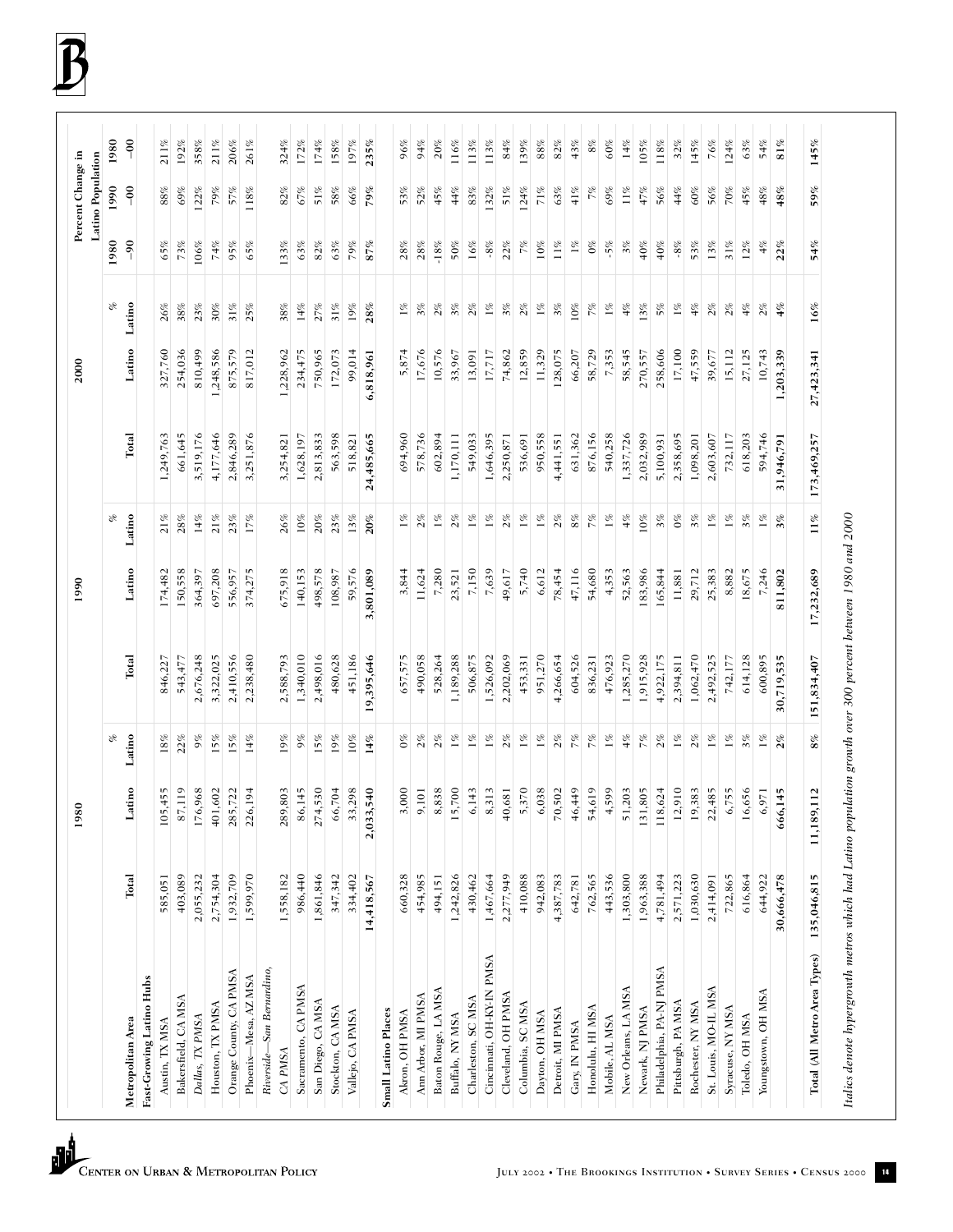#### **Appendix B. Growth in Latino Population, Central Cities, and Suburbs for Four Metropolitan Area Types, 1990–2000 100 Largest Metropolitan Areas**

| Metropolitan Area                     |            | Metro Area |        |                                                    | <b>Central City</b> |          |                 | Suburb            |          |
|---------------------------------------|------------|------------|--------|----------------------------------------------------|---------------------|----------|-----------------|-------------------|----------|
|                                       | 1990       | 2000       | % Chng | 1990                                               | 2000                | $%$ Chng | 1990            | 2000              | $%$ Chng |
| <b>Established Latino Metros</b>      |            |            |        |                                                    |                     |          |                 |                   |          |
| Albuquerque, NM MSA                   | 217,340    | 296,373    | 36%    | 131,465                                            | 179,075             | 36%      | 85,875          | 117,298           | 37%      |
| Chicago, IL PMSA                      | 819,676    | 1,416,584  | 73%    | 535,315                                            | 753,644             | 41%      | 284,361         | 662,940           | 133%     |
| Denver, CO PMSA                       | 208,264    | 397,236    | 91%    | 106,554                                            | 175,704             | 65%      | 101,710         | 221,532           | 118%     |
| El Paso, TX MSA                       | 411,248    | 531,654    | 29%    | 355,260                                            | 431,875             | 22%      | 55,988          | 99,779            | $78\%$   |
| Fresno, CA MSA                        | 262,004    | 406,151    | 55%    | 102,930                                            | 170,520             | 66%      | 159,074         | 235,631           | 48%      |
| Jersey City, NJ PMSA                  | 181,222    | 242,123    | 34%    | 54,231                                             | 67,952              | 25%      | 126,991         | 174,171           | 37%      |
| Los Angeles-Long Beach, CA PMSA       | 3,306,116  | 4,242,213  | 28%    | 1,470,354                                          | 1,884,165           | 28%      | 1,835,762       | 2,358,048         | 28%      |
| McAllen, TX MSA                       | 326,923    | 503,100    | 54%    | 64,572                                             | 85,427              | 32%      | 262,351         | 417,673           | 59%      |
| Miami, FL PMSA                        | 949,700    | 1,291,737  | 36%    | 223,438                                            | 238,351             | 7%       | 726,262         | 1,053,386         | 45%      |
| New York, NY PMSA                     | 1,842,127  | 2,339,836  | 27%    | 1,737,927                                          | 2,160,554           | 24%      | 104,200         | 179,282           | 72%      |
| Oakland, CA PMSA                      | 266,283    | 441,686    | 66%    | 49,267                                             | 87,467              | 78%      | 217,016         | 354,219           | 63%      |
| San Antonio, TX MSA                   | 624,941    | 816,037    | 31%    | 517,974                                            | 671,394             | 30%      | 106,967         | 144,643           | 35%      |
| San Francisco, CA PMSA                | 226,734    | 291,563    | 29%    | 96,640                                             | 109,504             | 13%      | 130,094         | 182,059           | 40%      |
| San Jose, CA PMSA                     | 307,113    | 403,401    | 31%    | 204,012                                            | 269,989             | 32%      | 103,101         | 133,412           | 29%      |
| Tucson, AZ MSA                        | 161,053    | 247,578    | 54%    | 117,267                                            | 173,868             | 48%      | 43,786          | 73,710            | 68%      |
| Ventura, CA PMSA                      | 175,414    | 251,734    | 44%    | 15,935                                             | 24,573              | 54%      | 159,479         | 227,161           | 42%      |
|                                       | 10,286,158 | 14,119,006 | 37%    | 5,783,141                                          | 7,484,062           | 29%      | 4,503,017       | 6,634,944         | 47%      |
| <b>New Latino Destinations</b>        |            |            |        |                                                    |                     |          |                 |                   |          |
| Albany, NY MSA                        | 14,440     | 23,798     | 65%    | 3,225                                              | 5,349               | 66%      | 11,215          | 18,449            | 65%      |
| Allentown, PA MSA                     | 26,697     | 50,607     | 90%    | 11,822                                             | 26,058              | 120%     | 14,875          | 24,549            | 65%      |
| Atlanta, GA MSA                       | 55,045     | 268,851    | 388%   | 7,640                                              | 18,720              | 145%     | 47,405          | 250,131           | 428%     |
| Baltimore, MD PMSA                    | 28,538     | 51,329     | 80%    | 6,997                                              | 11,061              | 58%      | 21,541          | 40,268            | $87\%$   |
| Bergen-Passaic, NJ PMSA               | 145,094    | 237,869    | 64%    | $\frac{\partial \mathcal{L}}{\partial \mathbf{r}}$ | $\frac{36}{3}$      | $\ast$   | 145,094         | 237,869           | 64%      |
| Birmingham, AL MSA                    | 3,520      | 16,598     | 372%   | 1,175                                              | 3,764               | 220%     | 2,345           | 12,834            | 447%     |
|                                       | 130,896    | 202,513    | 55%    | 59,692                                             | 85,089              | 43%      |                 |                   | 65%      |
| Boston, MA-NH PMSA                    | 9,817      |            | 685%   |                                                    |                     | 657%     | 71,204<br>4,556 | 117,424<br>37,292 | 719%     |
| Charlotte, NC-SC MSA                  |            | 77,092     |        | 5,261                                              | 39,800              |          |                 |                   |          |
| Columbus, OH MSA                      | 10,003     | 28,115     | 181%   | 5,968                                              | 17,471              | 193%     | 4,035           | 10,644            | 164%     |
| Fort Lauderdale, FL PMSA              | 105,668    | 271,652    | 157%   | 10,574                                             | 14,406              | 36%      | 95,094          | 257,246           | 171%     |
| Fort Worth-Arlington, TX PMSA         | 147,431    | 309,851    | 110%   | 107,987                                            | 220,185             | 104%     | 39,444          | 89,666            | 127%     |
| Grand Rapids, MI MSA                  | 27,195     | 68,916     | 153%   | 8,447                                              | 25,818              | 206%     | 18,748          | 43,098            | 130%     |
| Greensboro- Winston Salem, NC MSA     | 6,844      | 62,210     | 809%   | 2,415                                              | 25,785              | 968%     | 4,429           | 36,425            | 722%     |
| Greenville, SC MSA                    | 5,712      | 26,167     | 358%   | 567                                                | 1,927               | 240%     | 5,145           | 24,240            | 371%     |
| Harrisburg, PA MSA                    | 9,336      | 19,557     | 109%   | 3,738                                              | 5,724               | 53%      | 5,598           | 13,833            | 147%     |
| Hartford, CT MSA                      | 77,132     | 113,540    | 47%    | 43,372                                             | 49,260              | 14%      | 33,760          | 64,280            | 90%      |
| Indianapolis, IN MSA                  | 11,918     | 42,994     | 261%   | 7,463                                              | 30,636              | 311%     | 4,455           | 12,358            | 177%     |
| Jacksonville, FL MSA                  | 22,206     | 42,122     | 90%    | 15,572                                             | 30,594              | 96%      | 6,634           | 11,528            | 74%      |
| Kansas City, MO-KS MSA                | 45,199     | 92,910     | 106%   | 27,154                                             | 55,243              | 103%     | 28,380          | 37,667            | 33%      |
| Knoxville, TN MSA                     | 3,433      | 8,628      | 151%   | 986                                                | 2,751               | $179\%$  | 2,447           | 5,877             | $140\%$  |
| Las Vegas, NV-AZ MSA                  | 86,570     | 322,038    | 272%   | 31,249                                             | 112,962             | 261%     | 55,321          | 209,076           | 278%     |
| Little Rock, AR MSA                   | 4,741      | 12,337     | 160%   | 1,427                                              | 4,889               | 243%     | 3,314           | 7,448             | 125%     |
| Louisville, KY-IN MSA                 | 5,040      | 16,479     | 227%   | 1,490                                              | 4,755               | 219%     | 3,550           | 11,724            | 230%     |
| Memphis, TN-AR-MS MSA                 | 7,546      | 27,520     | 265%   | 4,011                                              | 19,317              | 382%     | 3,535           | 8,203             | 132%     |
| Middlesex-Somerset-Hunterdon, NJ PMSA | 70,021     | 131,122    | 87%    | $\ast$                                             | $\frac{3L}{2}$      | ×        | 70,021          | 131,122           | 87%      |
| Milwaukee, WI PMSA                    | 48,276     | 94,511     | 96%    | 37,420                                             | 71,646              | 91%      | 10,856          | 22,865            | 111%     |
| Minneapolis-St. Paul, MN-WI MSA       | 34,334     | 99,121     | 189%   | 17,627                                             | 51,890              | 194%     | 16,707          | 47,231            | 183%     |
| Monmouth-Ocean, NJ PMSA               | 35,619     | 63,813     | 79%    | $\frac{\partial \mathcal{L}}{\partial \mathbf{r}}$ | $\frac{3L}{2}$      | $\ast$   | 35,619          | 63,813            | 79%      |
| Nashville, TN MSA                     | 7,250      | 40,139     | 454%   | 4,131                                              | 25,774              | 524%     | 3,119           | 14,365            | 361%     |
| Nassau-Suffolk, NY PMSA               | 157,118    | 282,693    | $80\%$ | $\frac{3L}{2}$                                     | $\ast$              | ×        | 157,118         | 282,693           | 80%      |
| New Haven, CT PMSA                    | 30,629     | 53,331     | 74%    | 16,350                                             | 26,443              | 62%      | 14,279          | 26,888            | $88\%$   |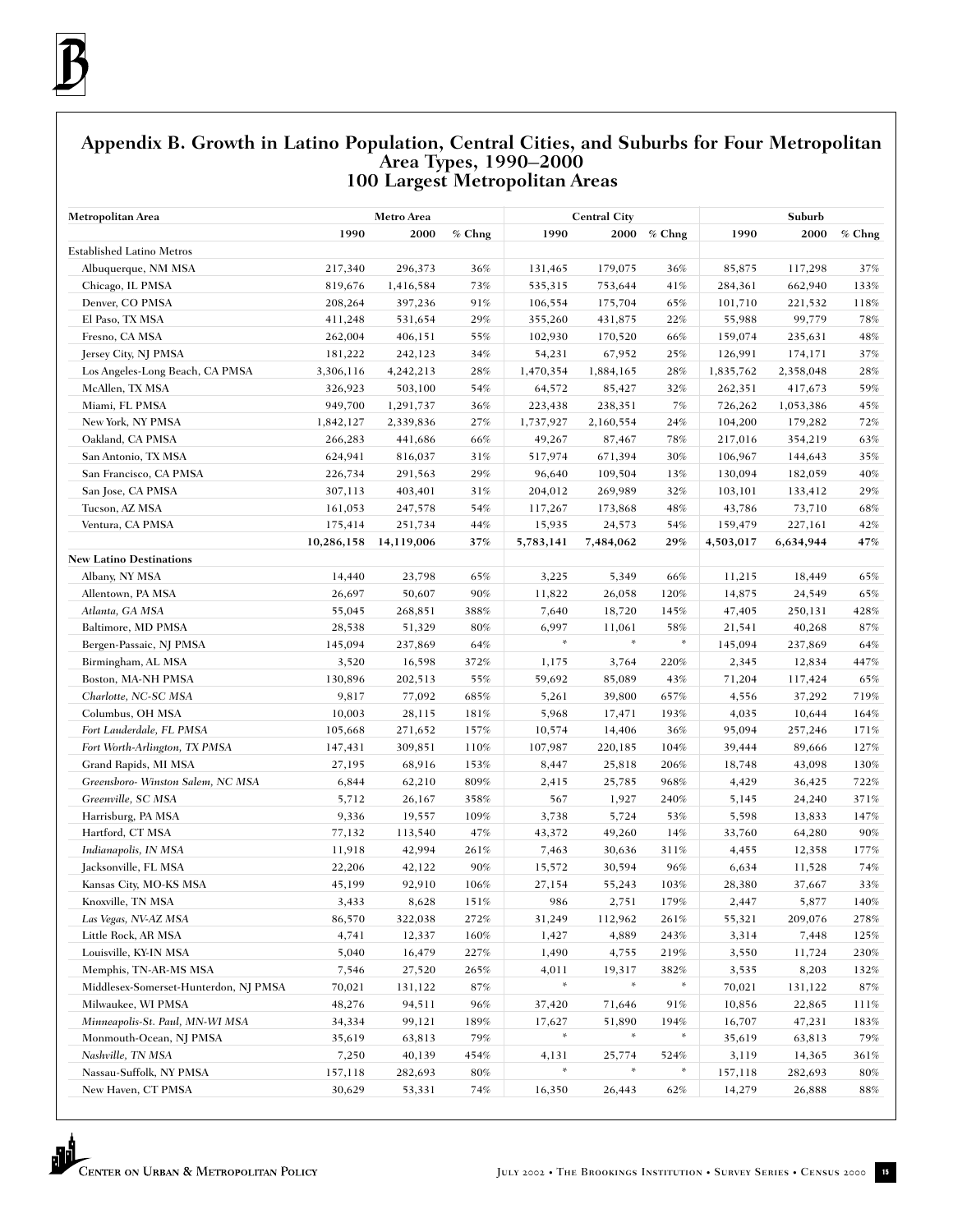

| Metropolitan Area                              | Metro Area |           |          | <b>Central City</b> |           |        | Suburb    |           |          |
|------------------------------------------------|------------|-----------|----------|---------------------|-----------|--------|-----------|-----------|----------|
|                                                | 1990       | 2000      | $%$ Chng | 1990                | 2000      | % Chng | 1990      | 2000      | $%$ Chng |
| Norfolk-Virginia Beach-Newport News,           |            |           |          |                     |           |        |           |           |          |
| VA-NC MSA                                      | 31,551     | 48,963    | 55%      | 23,930              | 34,280    | 43%    | 7,621     | 14,683    | 93%      |
| Oklahoma City, OK MSA                          | 32,851     | 72,998    | 122%     | 21,148              | 51,368    | 143%   | 11,703    | 21,630    | 85%      |
| Omaha, NE-IA MSA                               | 15,419     | 39,735    | 158%     | 9,703               | 29,397    | 203%   | 5,716     | 10,338    | 81%      |
| Orlando, FL MSA                                | 98,812     | 271,627   | 175%     | 14,121              | 32,510    | 130%   | 84,691    | 239,117   | 182%     |
| Portland-Vancouver, OR-WA PMSA                 | 49,344     | 142,444   | 189%     | 14,693              | 45,093    | 207%   | 34,651    | 97,351    | 181%     |
| Providence, RI-MA MSA                          | 45,893     | 93,868    | 105%     | 23,744              | 52,146    | 120%   | 22,149    | 41,722    | $88\%$   |
| Raleigh-Durham, NC MSA                         | 9,923      | 72,580    | 631%     | 4,550               | 35,320    | 676%   | 5,373     | 37,260    | 593%     |
| Richmond, VA MSA                               | 8,788      | 23,283    | 165%     | 1,744               | 5,074     | 191%   | 7,044     | 18,209    | 159%     |
| Salt Lake City, UT MSA                         | 61,269     | 144,600   | 136%     | 15,220              | 34,254    | 125%   | 46,049    | 110,346   | 140%     |
| Sarasota, FL MSA                               | 15,186     | 38,682    | 155%     | 2,282               | 6,283     | 175%   | 12,904    | 32,399    | 151%     |
| Scranton, PA MSA                               | 3,239      | 7,467     | 131%     | 520                 | 1,999     | 284%   | 2,719     | 5,468     | 101%     |
| Seattle-Bellevue, WA PMSA                      | 53,479     | 126,675   | 137%     | 19,097              | 35,546    | 86%    | 34,382    | 91,129    | 165%     |
| Springfield, MA MSA                            | 48,024     | 74,227    | 55%      | 25,642              | 41,343    | 61%    | 22,382    | 32,884    | 47%      |
| Tacoma, WA PMSA                                | 19,445     | 38,621    | 99%      | 6,270               | 13,262    | 112%   | 13,175    | 25,359    | 92%      |
| Tampa-St. Petersburg-Clearwater, FL MSA        | 136,027    | 248,642   | 83%      | 49,699              | 78,778    | 59%    | 86,328    | 169,864   | 97%      |
| Tulsa, OK MSA                                  | 14,498     | 38,570    | 166%     | 9,340               | 28,111    | 201%   | 5,158     | 10,459    | 103%     |
| Washington, DC-MD-VA-WV PMSA                   | 221,458    | 432,003   | 95%      | 31,358              | 44,953    | 43%    | 190,100   | 387,050   | 104%     |
| West Palm Beach, FL MSA                        | 65,028     | 140,675   | 116%     | 9,200               | 14,955    | 63%    | 55,828    | 125,720   | 125%     |
| Wichita, KS MSA                                | 18,437     | 40,353    | 119%     | 14,314              | 33,112    | 131%   | 4,123     | 7,241     | 76%      |
| Wilmington, DE-MD PMSA                         | 11,701     | 27,599    | 136%     | 4,809               | 7,148     | 49%    | 6,892     | 20,451    | 197%     |
|                                                | 2,333,640  | 5,282,035 | 126%     | 745,144             | 1,612,249 | 116%   | 1,598,831 | 3,669,786 | 130%     |
| <b>Fast-Growing Latino Hubs</b>                |            |           |          |                     |           |        |           |           |          |
| Austin, TX MSA                                 | 174,482    | 327,760   | $88\%$   | 105,162             | 200,579   | 91%    | 69,320    | 127,181   | 83%      |
| Bakersfield, CA MSA                            | 150,558    | 254,036   | 69%      | 35,033              | 80,170    | 129%   | 115,525   | 173,866   | 51%      |
| Dallas, TX PMSA                                | 364,397    | 810,499   | 122%     | 204,712             | 422,587   | 106%   | 159,685   | 387,912   | 143%     |
| Houston, TX PMSA                               | 697,208    | 1,248,586 | 79%      | 442,943             | 730,865   | 65%    | 254,265   | 517,721   | 104%     |
| Orange County, CA PMSA                         | 556,957    | 875,579   | 57%      | 279,238             | 421,010   | 51%    | 277,719   | 454,569   | 64%      |
| Phoenix-Mesa, AZ MSA                           | 374,275    | 817,012   | 118%     | 224,667             | 528,253   | 135%   | 149,608   | 288,759   | 93%      |
| Riverside-San Bernardino, CA PMSA              | 675,918    | 1,228,962 | 82%      | 114,154             | 185,337   | 62%    | 561,764   | 1,043,625 | 86%      |
| Sacramento, CA PMSA                            | 140,153    | 234,475   | 67%      | 58,716              | 87,974    | 50%    | 81,437    | 146,501   | $80\%$   |
|                                                | 498,578    | 750,965   | 51%      | 223,616             | 310,752   | 39%    | 274,962   |           | 60%      |
| San Diego, CA MSA                              |            |           |          |                     |           |        |           | 440,213   |          |
| Stockton, CA MSA                               | 108,987    | 172,073   | 58%      | 50,370              | 79,217    | 57%    | 58,617    | 92,856    | 58%      |
| Vallejo, CA PMSA<br><b>Small Latino Places</b> | 59,576     | 99,014    | 66%      | 11,201              | 18,591    | 66%    | 48,375    | 80,423    | 66%      |
|                                                | 3,801,089  | 6,818,961 | 79%      | 1,749,812           | 3,065,335 | 75%    | 2,051,277 | 3,753,626 | 83%      |
|                                                |            |           |          |                     |           |        |           |           |          |
| Akron, OH PMSA                                 | 3,844      | 5,874     | 53%      | 1,503               | 2,513     | 67%    | 2,341     | 3,361     | 44%      |
| Ann Arbor, MI PMSA                             | 11,624     | 17,676    | 52%      | 2,629               | 3,814     | 45%    | 8,995     | 13,862    | 54%      |
| Baton Rouge, LA MSA                            | 7,280      | 10,576    | 45%      | 3,462               | 3,918     | 13%    | 3,818     | 6,658     | 74%      |
| Buffalo, NY MSA                                | 23,521     | 33,967    | 44%      | 15,287              | 22,076    | 44%    | 8,234     | 11,891    | 44%      |
| Charleston, SC MSA                             | 7,150      | 13,091    | 83%      | 504                 | 1,462     | 190%   | 6,646     | 11,629    | 75%      |
| Cincinnati, OH-KY-IN PMSA                      | 7,639      | 17,717    | 132%     | 2,319               | 4,230     | 82%    | 5,320     | 13,487    | 154%     |
| Cleveland, OH PMSA                             | 49,617     | 74,862    | 51%      | 22,330              | 34,728    | 56%    | 27,287    | 40,134    | 47%      |
| Columbia, SC MSA                               | 5,740      | 12,859    | 124%     | 2,033               | 3,520     | 73%    | 3,707     | 9,339     | 152%     |
| Dayton, OH MSA                                 | 6,612      | 11,329    | 71%      | 1,204               | 2,626     | 118%   | 5,408     | 8,703     | 61%      |
| Detroit, MI PMSA                               | 78,454     | 128,075   | 63%      | 27,157              | 47,167    | 74%    | 51,297    | 80,908    | 58%      |
| Gary, IN PMSA                                  | 47,116     | 66,207    | 41%      | 6,282               | 5,065     | $-19%$ | 40,834    | 61,142    | 50%      |
| Honolulu, HI MSA                               | 54,680     | 58,729    | $7\%$    | 15,450              | 16,229    | $5\%$  | 39,230    | 42,500    | $8\%$    |
| Mobile, AL MSA                                 | 4,353      | 7,353     | 69%      | 2,152               | 2,828     | 31%    | 2,201     | 4,525     | 106%     |
| New Orleans, LA MSA                            | 52,563     | 58,545    | 11%      | 15,900              | 14,826    | $-7%$  | 36,663    | 43,719    | 19%      |
| Newark, NJ PMSA                                | 183,986    | 270,557   | 47%      | 69,204              | 80,622    | 16%    | 114,782   | 189,935   | 65%      |
| Philadelphia, PA-NJ PMSA                       | 165,844    | 258,606   | 56%      | 84,186              | 128,928   | 53%    | 81,658    | 129,678   | 59%      |
| Pittsburgh, PA MSA                             | 11,881     | 17,100    | 44%      | 3,415               | 4,425     | 30%    | 8,466     | 12,675    | 50%      |
| Rochester, NY MSA                              | 29,712     | 47,559    | $60\%$   | 18,936              | 28,032    | 48%    | 10,776    | 19,527    | 81%      |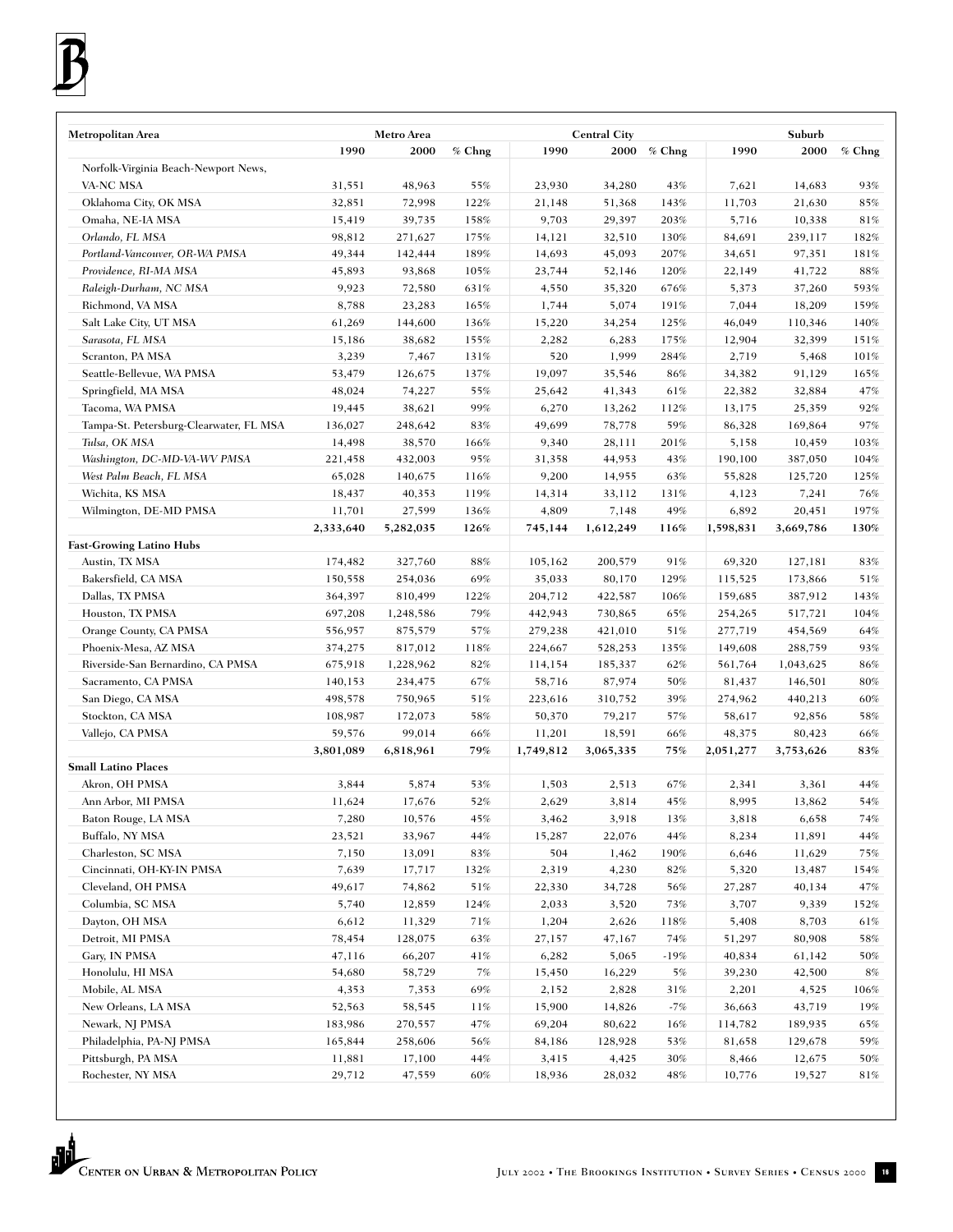| Metropolitan Area                   | Metro Area |            |          | <b>Central City</b> |            |          | <b>Suburb</b> |            |          |
|-------------------------------------|------------|------------|----------|---------------------|------------|----------|---------------|------------|----------|
|                                     | 1990       | 2000       | $%$ Chng | 1990                | 2000       | $%$ Chng | 1990          | 2000       | $%$ Chng |
| St. Louis, MO-IL MSA                | 25,383     | 39,677     | 56%      | 4,850               | 7,022      | 45%      | 20,533        | 32,655     | 59%      |
| Syracuse, NY MSA                    | 8,882      | 15,112     | 70%      | 4,177               | 7,768      | 86%      | 4,705         | 7,344      | 56%      |
| Toledo, OH MSA                      | 18,675     | 27,125     | 45%      | 11,958              | 17,141     | 43%      | 6,717         | 9,984      | 49%      |
| Youngstown, OH MSA                  | 7.246      | 10.743     | 48%      | 3,596               | 4,282      | 19%      | 3,650         | 6,461      | 77%      |
|                                     | 811,802    | 1,203,339  | 48%      | 318,534             | 443,222    | 39%      | 493,268       | 760,117    | 54%      |
| <b>TOTAL (All Metro Area Types)</b> | 17,232,689 | 27,423,341 | 59%      | 8,596,631           | 12,604,868 | 47%      | 8,646,393     | 14,818,473 | 71%      |

*\* Metros with no central city*

*Italics denote hypergrowth metros with Latino population growth over 300 percent between 1980 and 2000.*